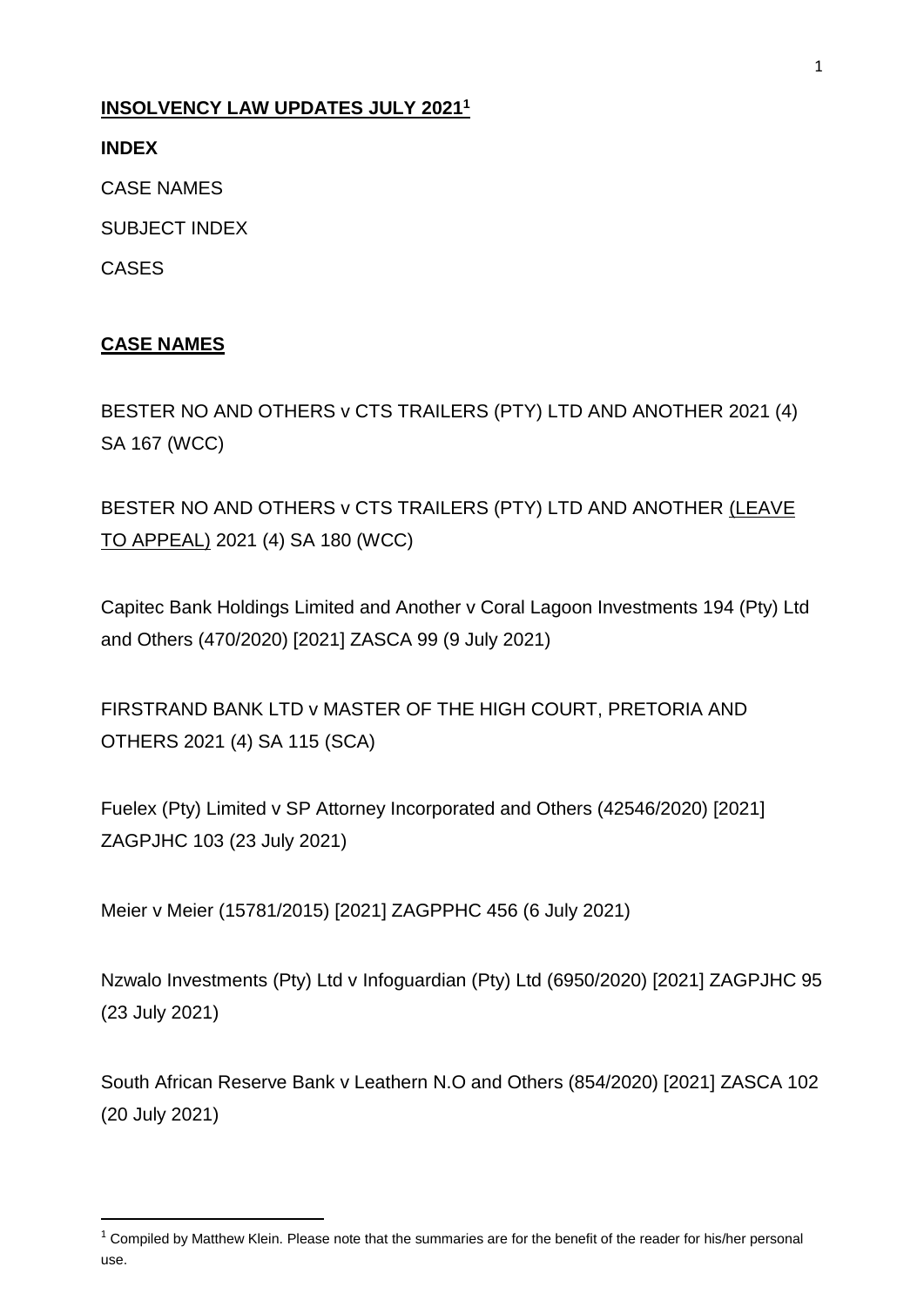Trevo Capital Ltd and Others v Steinhoff International Holdings (Pty) Ltd and Others (2833/2021) [2021] ZAWCHC 123 (2 July 2021)

Vilcor Enterprises CC v Burnett (24222/2021) [2021] ZAGPPHC 442 (8 July 2021)

Zeelie N.O v Mjejane Farm Management (Pty) Ltd and Others (2138/2021) [2021] ZAMPMBHC 33 (22 July 2021)

### **SUBJECT INDEX**

Assets– funds in bank accounts blocked in terms of Regulation 22A and/or 22C of the Exchange Control Regulations – whether the requirements to set aside blocking order satisfied – whether such funds vested in an insolvent estate – whether sequestration order invalidates blocking order. South African Reserve Bank v Leathern N.O and Others (854/2020) [2021] ZASCA 102 (20 July 2021)

Business rescue-validity of resolution of 29 May 2021- especially having regard to the allegation that at the time when it was taken the compulsory liquidation application was extant- compulsory liquidation application in this case must prevail over the business rescue Zeelie N.O v Mjejane Farm Management (Pty) Ltd and Others (2138/2021) [2021] ZAMPMBHC 33 (22 July 2021)

Company law- Sale of shares-Contract – approach to interpretation – good faith – consent as a requirement for the sale of shares – past conduct as a guide to interpretation – parol evidence rule – good faith at common law – independent source of contractual obligation – orders requiring the grant of consentCapitec Bank Holdings Limited and Another v Coral Lagoon Investments 194 (Pty) Ltd and Others (470/2020) [2021] ZASCA 99 (9 July 2021)

Compromise with creditors-section 155- sec 155 proposal seeking a declaratory order that two of the classes of creditors identified therein, namely, the Contractual claimants and the MPC claimants, do not constitute a '*class of creditors'* as envisaged by sec 155 of the Act and as such the compromise is not sanctionable by Court under sec 155(7)(b) of the Act. The present proceedings constitute, indirectly, a separate challenge to Steinhoff's sec 155 proposal. Trevo Capital Ltd and Others v Steinhoff International Holdings (Pty) Ltd and Others (2833/2021) [2021] ZAWCHC 123 (2 July 2021)

Creditors — Petitioning creditor — Liability for contribution to costs of liquidation where free residue insufficient to cover — Where secured creditors relying solely on security and petitioning creditor not proving claim — Insolvency Act 24 of 1936, ss 14(3), 89(2) and 106*(a)*. FIRSTRAND BANK LTD v MASTER OF THE HIGH COURT, PRETORIA AND OTHERS 2021 (4) SA 115 (SCA)

Creditors — Secured creditors — Liability for contribution to costs of liquidation where free residue insufficient to cover — Where relying solely on their security and petitioning creditor not proving claim — Insolvency Act 24 of 1936, ss 14(3), 89(2) and 106*(a)*. FIRSTRAND BANK LTD v MASTER OF THE HIGH COURT, PRETORIA AND OTHERS 2021 (4) SA 115 (SCA)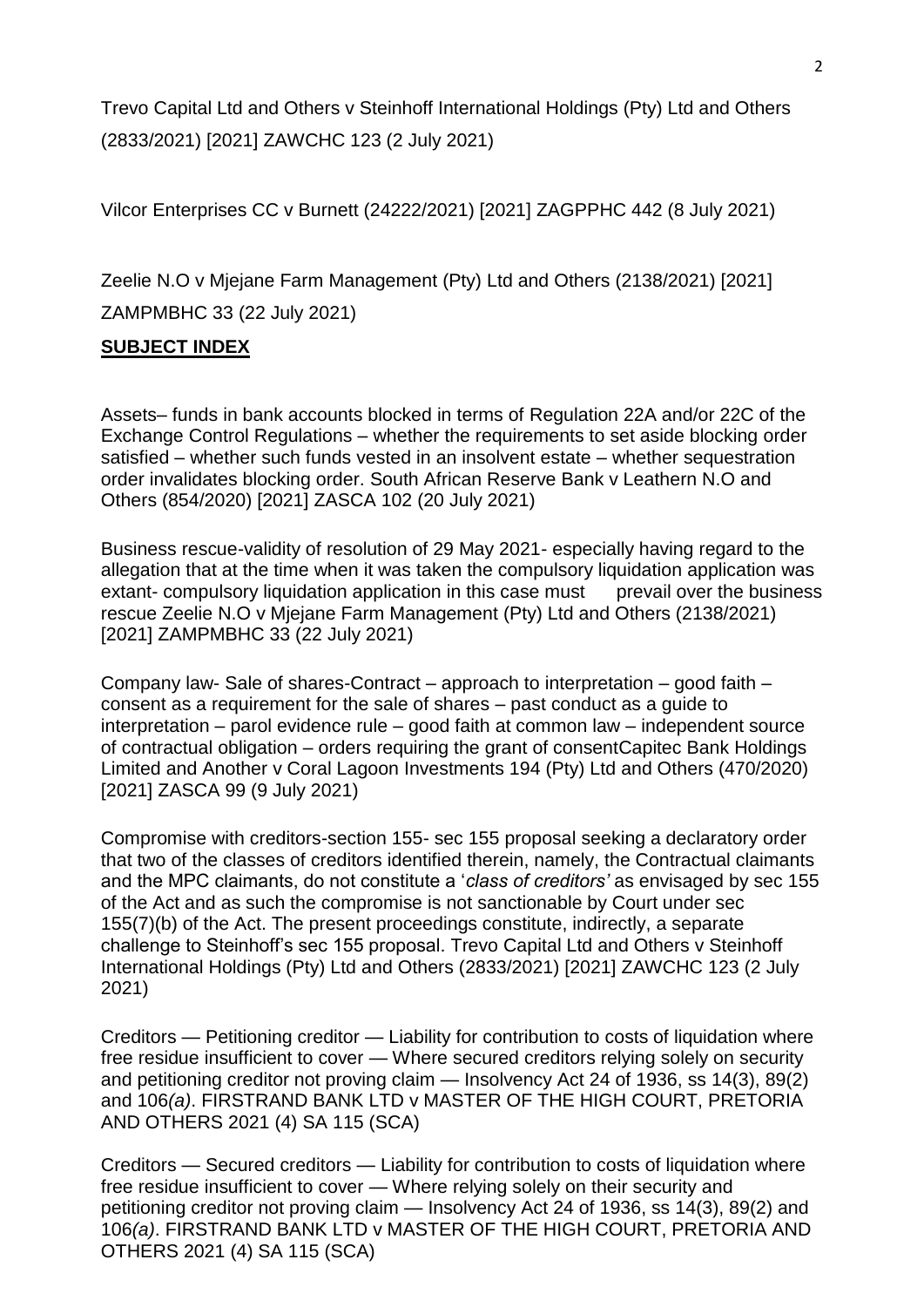Creditors— Pre-sequestration set-off — Disregard of at instance of trustee — Construction of enabling provision — Supreme Court of Appeal to provide guidance — Insolvency Act 24 of 1936, s 46. BESTER NO AND OTHERS v CTS TRAILERS (PTY) LTD AND ANOTHER (LEAVE TO APPEAL) 2021 (4) SA 180 (WCC)

Creditors — Pre-sequestration set-off — Disregard of at instance of trustee — Master's decision to approve not mere formality and binding until set aside — Insolvency Act 24 of 1936, s 46. BESTER NO AND OTHERS v CTS TRAILERS (PTY) LTD AND ANOTHER 2021 (4) SA 167 (WCC)

Master — Decisions — Decision to approve request to disregard set-off — Effect — Not mere formality — Binding until set aside — Insolvency Act 24 of 1936, s 46. BESTER NO AND OTHERS v CTS TRAILERS (PTY) LTD AND ANOTHER 2021 (4) SA 167 (WCC)

Master — Decisions — Decision to approve request to disregard set-off — Effect — Proper construction of s 46 of Insolvency Act 24 of 1936 — Supreme Court of Appeal to provide guidance — Leave to appeal to *SCA* granted. BESTER NO AND OTHERS v CTS TRAILERS (PTY) LTD AND ANOTHER (LEAVE TO APPEAL) 2021 (4) SA 180 (WCC)

Sequestration application-based on possible section 29 voidable transactions-order grantedVilcor Enterprises CC v Burnett (24222/2021) [2021] ZAGPPHC 442 (8 July 2021)

Sequestration application-divorce-arrear maintenance-granted Meier v Meier (15781/2015) [2021] ZAGPPHC 456 (6 July 2021)

Winding-up — Liquidator — Debt recovery — Disregard of set-off occurring within six months of liquidation — Master's certificate — Effect — Not mere formality — Binding until set aside — Insolvency Act 24 of 1936, s 46. BESTER NO AND OTHERS v CTS TRAILERS (PTY) LTD AND ANOTHER 2021 (4) SA 167 (WCC)

Winding-up — Liquidator — Debt recovery — Disregard of set-off occurring within six months of liquidation — Master's certificate — Effect — Proper construction of s 46 of Insolvency Act 24 of 1936 — Supreme Court of Appeal to provide guidance — Leave to appeal to SCA granted. BESTER NO AND OTHERS v CTS TRAILERS (PTY) LTD AND ANOTHER (LEAVE TO APPEAL) 2021 (4) SA 180 (WCC)

Winding-up application- of the respondent ("Infoguardian") on the basis that Infoguardian is unable to pay its debts within the meaning of section 345 (1) (c) of the Companies Act 61 of 1973 ("the Act"). Nzwalo Investments (Pty) Ltd v Infoguardian (Pty) Ltd (6950/2020) [2021] ZAGPJHC 95 (23 July 2021)

Winding-up application -provisional order not served –rule nisi extended. Fuelex (Pty) Limited v SP Attorney Incorporated and Others (42546/2020) [2021] ZAGPJHC 103 (23 July 2021)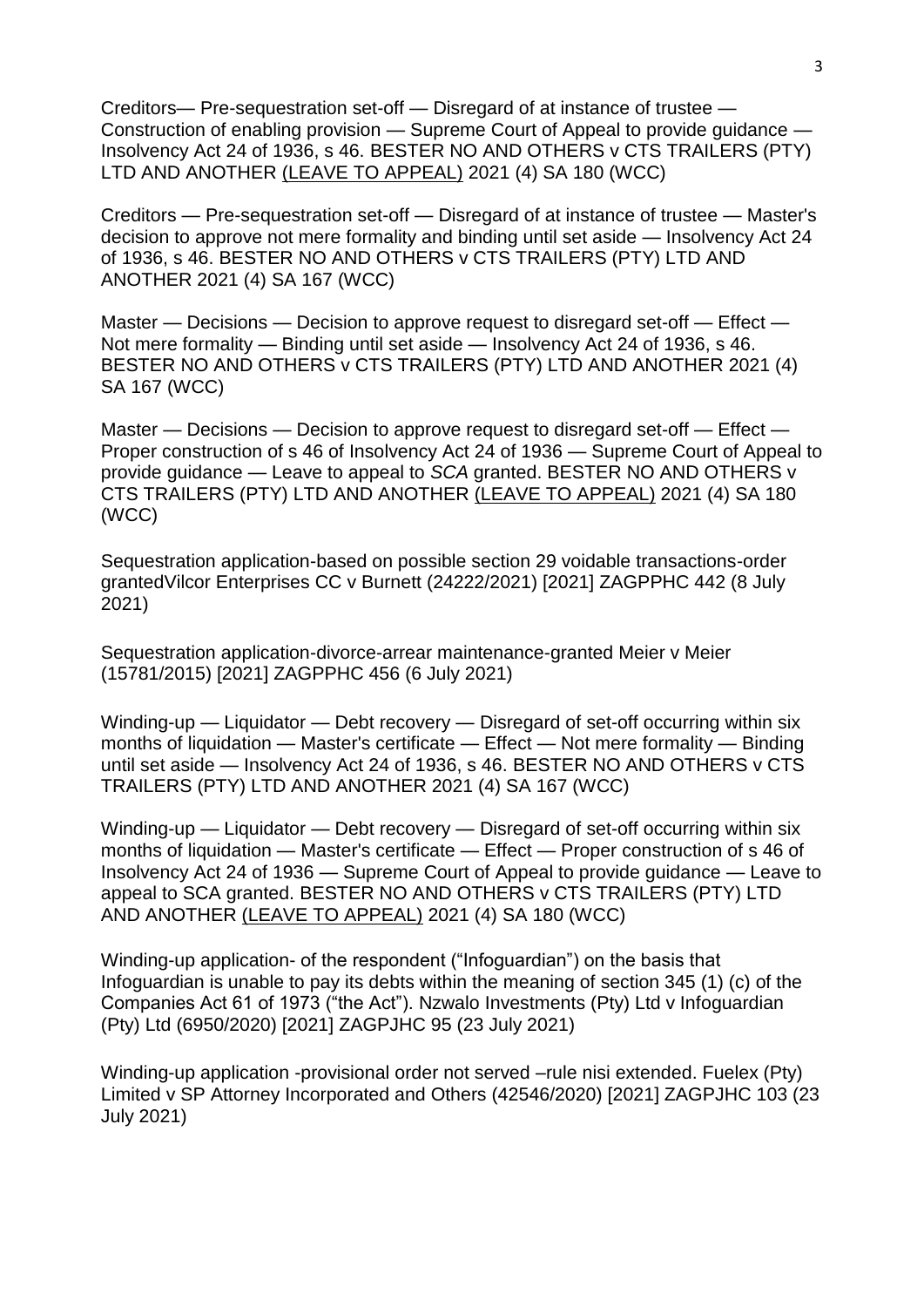### **CASES**

### **Zeelie N.O v Mjejane Farm Management (Pty) Ltd and Others (2138/2021) [2021] ZAMPMBHC 33 (22 July 2021)**

Business rescue-validity of resolution of 29 May 2021- especially having regard to the allegation that at the time when it was taken the compulsory liquidation application was extant- compulsory liquidation application in this case must prevail over the business rescue

This is an urgent application that traces its origins to a resolution of the First Respondent("MFM") adopted on 29 May 2021 placing It in business rescue. The resolution was subsequently submitted and filed with the Eighth Respondent ("the Commission") on 31 May 2021. Believing that the resolution was in contravention of Section 129 of the Companies Act, 71 of 2008 the Applicant launched this urgent application seeking final relief in the following terms: That the resolution taken by the Second and Third Respondents to place he First Respondent in business rescue in terms of **Section 129(1)** of the **Companies Act 38 of 2008** be set aside in terms of **Section 130(1)(a)** of the **Companies Act 38 of 2008**; That, pursuant to an order granted in terms of prayer 2 *supra*, it be declared that the business rescue of the First Respondent has ended in terms of **Section 132(2)(a)(i)** of the **Companies Act 38 of 2008**; That, pursuant to an order granted in terms of prayer 2 *supra*, it be declared that the First Respondent is in voluntary winding-up under the supervision of the Fourth and Fifth Respondents with effect from 12 April 2021; That the Eighth Respondent be ordered to change the status of the First Respondent within its records from "Business Rescue" to "In Liquidation"; That the Second and Third Respondents be ordered to pay the costs of this application on a scale as between attorney and client, jointly and severally with any other party opposing;

[2] On 12 April, the Seventh Respondent ("Keysha"), a shareholder of MFM, approved a resolution placing the latter in voluntary liquidation. The resolution took effect on 15 April 2021. Following the coming into effect of the voluntary liquidation of MFM, the Fourth and Fifth Respondents ("Rampatla and Van Den Heaver") respectively, were appointed as liquidators. On 3 May 2021 and ostensibly unhappy with the voluntary winding-up, the Applicant initiated compulsory liquidation proceedings against MFM in this Court ["the compulsory liquidation application"]. On 6 May 2021, the aforesaid application, which is still pending, was served upon MFM.

- [3] On 7 May 2021, the Second Respondent ("Roux") challenged the voluntary placement of MFM in liquidation. The challenge was through a legal entity for which he is the sole director and the entity is a creditor of MFM. Following a successful intervention as a creditor of MFM, the Applicant opposed the application by Roux. On 28 May 2021, the North Gauteng Division per Davis J, granted an order reversing the voluntary liquidation status of MFM.
- [4] Purporting to be Acting in terms of the provisions of Section 129(1) of the 2008 **Companies Act, on** 29 May 2021, Roux and Van Oosthuizen as directors of Keysha, a shareholder in MFM, took a resolution placing MFM in business rescue. On 31 May 2021, the resolution was submitted to the Commission following which the Sixth Respondent ("Chittenden") became the appointed business rescue practitioner for MFM.
- [5] On 31 May 2021, the Applicant launched an application for leave to appeal the order of Davis J setting aside the resolution placing MFM in voluntary liquidation. Davis J dismissed the application for leave to appeal on 1 June 2021. During the hearing hereof Counsel for the Applicant stated that the Applicant has petitioned the Supreme Court of Appeal and that outcome was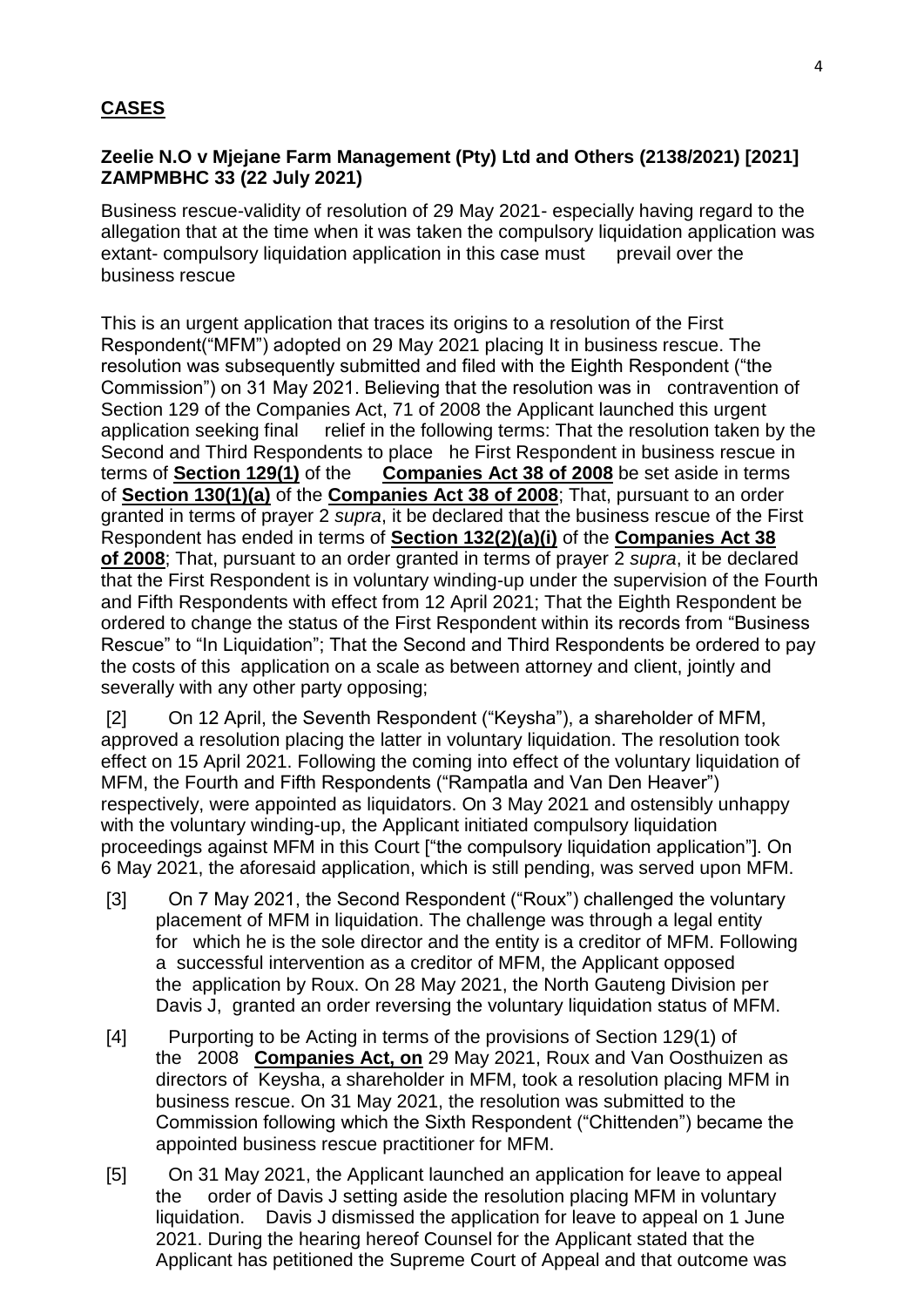material.

still pending. I was urged to ignore this evidence as it lacked supporting

- [6] At a properly constituted meeting of 3 June 2021, the Board of Directors of Keysha endorsed the decision of 12 April 2021 to place MFM in voluntary winding-up. On 7 June 2021, the Applicant became aware of the resolution to place MFM in business rescue. In response to receipt of news of the placement of MFM on business rescue, the Applicant launched these urgent proceedings on 10 June 2021 seeking relief as described above.
- The first issue for determination is whether or not the application was urgent. This becomes of interest to this Court because firstly, the Applicant was granted permission to remove the application from the urgent roll of the 29<sup>th</sup> of June 2021 and to re-enroll it at his convenience. Secondly, by majority vote the creditors of MFM have decided to grant indulgence for the meeting to decide on the business rescue plan to 31 August 2021. The second issue for determination is the validity of the business rescue resolution of 29 May 2021 especially having regard to the allegation that at the time when it was taken the compulsory liquidation application was extant.

#### **ASSERTIONS OF THE APPLICANT ON URGENCY**

- [8] When the application first served before this Court on 29 June 2021, the Applicant had by then acquired knowledge that the directors of Keysha had adopted a resolution for the placement of MFM in business rescue. News of the placement of MFM came to his attention on 7 June 2021 and three days thereafter he launched this urgent application. In terms of **[Section 150\(5\)](http://www.saflii.org/za/legis/consol_act/ca2008107/index.html#s150)** read with Section 151 of the 2008 **[Companies Act a](http://www.saflii.org/za/legis/consol_act/ca2008107/)** meeting of creditors ought to be held within 35 days to vote on the business plan prepared by Chittenden.
- [9] Thus, by the time the matter came before this Court the Applicant thought that a meeting for the adoption of the business rescue plan was to be held on 5 July 2021. Labouring under this impression, it was evident to him that he would not obtain substantial redress in due course if he elected to bring this application under the normal motion court proceedings. See, *East Rock Trading 7 (Pty) Ltd and Another v Eagle Valley Granite (Pty) Ltd and Others* **(11/33767) [2011] ZAGPJHC 196 (23 September 2011)**. This soon changed when Counsel for Roux and Van Oosthuizen advised that Chittenden would not do so as he was not in possession of documents that would assist him to prepare the business rescue plan. The documents were still in the possession of Rampatla and Van Den Heever.
- [10] It became clear that the meeting to vote on the business rescue plan would not proceed on 5 July 2021 and that as such, Chittenden would seek a postponement from the creditors. This fact coupled with the Applicant's omission to serve the application on the employees of MFM persuaded this Court to allow the Applicant to remove the application from the roll but held him liable for the costs of the postponement. So, clearly on the facts stated above the application was urgent as the Applicant had limited time within which to bring the matter before court. Had it not been for lack of service upon the employees, I would have allowed the application to proceed as an urgent matter.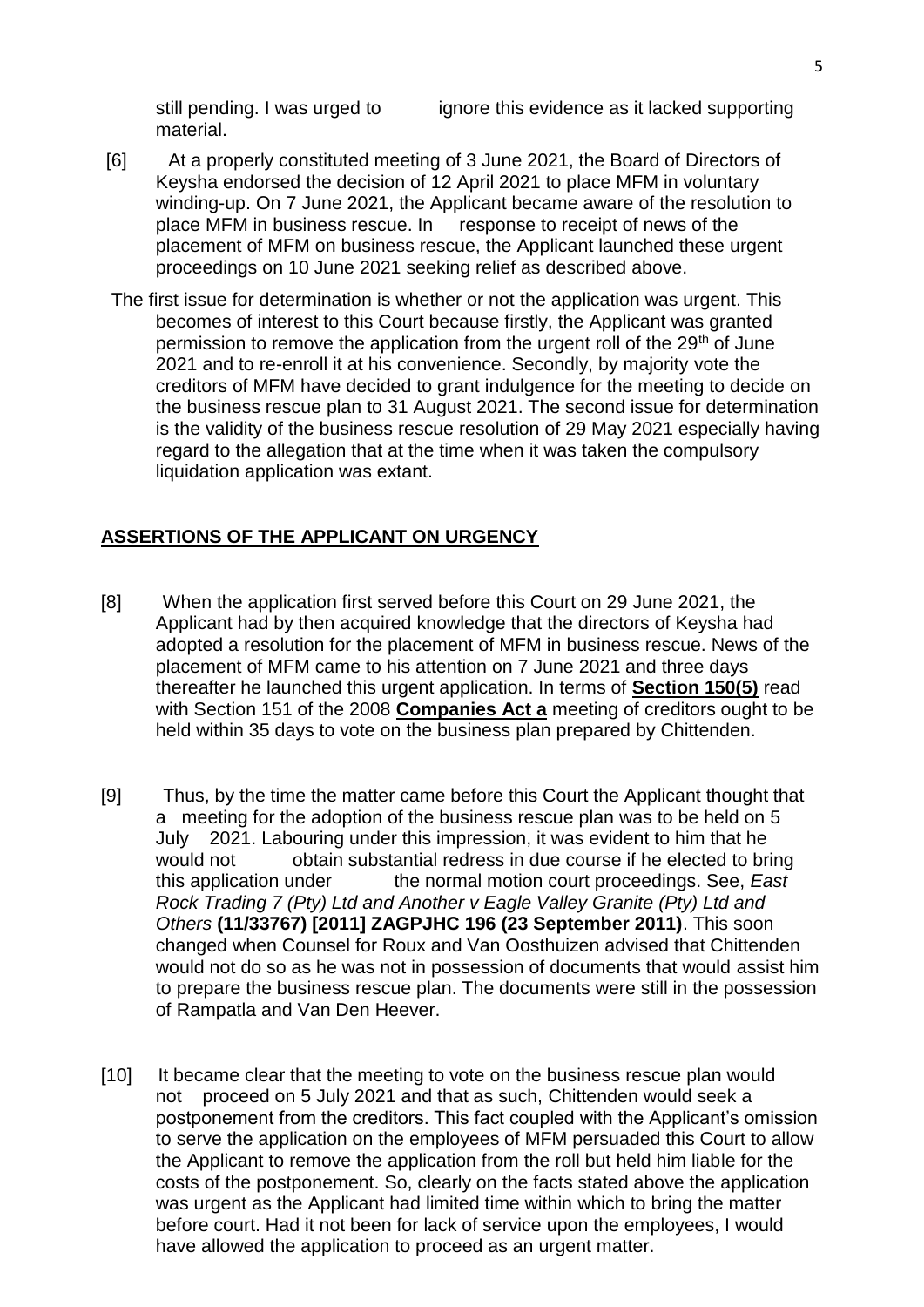[11] The Applicant subsequently attended to the outstanding issues and enrolled the application on the urgent roll of the  $13<sup>th</sup>$  of July 2021. He argued that he will still not obtain substantial redress were he to enrol this application in the ordinary motion court. The meeting of the creditors of MFM having been postponed to the 31<sup>st</sup> of August 2021 and the first available opposed motion date being the  $26<sup>th</sup>$  of  $\hbar$  October 2021, it is inexorable to conclude that he will not obtain substantial redress in due course because by the time he is heard on the  $26<sup>th</sup>$  of October 2021 the meeting would have been held possibly validating the business rescue plan thereby rendering the outcome of the application vain.

### **ASSERTIONS OF ROUX AND VAN OOSTHUIZEN ON URGENCY**

[12] On the application being urgent on the first time it came to court, 29 June 2021, Roux and Van Oosthuizen asserted that the Applicant had confessed that he had known MFM to have been financially struggling as early as the latter part of 2020. The claim that the application was urgent some ten to eleven months later was rather staggering. Similarly, Roux and Oosthuizen persist with their argument of lack of urgency even with the date of 13 July 2021 notwithstanding their acceptance that the first available opposed motion court date is on 26 October 2021 and that as a result the horses would have bolted when the date of opposed motion court finally arrives on 26 October 2021.

## **EVALUATION**

- [13] I am somewhat at loss why Roux and Van Oosthuizen stretch as far as the latter part of 2020 to determine whether or not the application that served before this Court on 29 June 2021 was urgent. Insofar as I am concerned that period is neither here nor there. The clock on urgency started ticking on 7 June 2021, the moment the Applicant acquired knowledge of the fact of the adoption of the resolution placing MFM on business rescue and the date on which the meeting of creditors were likely to vote on the business plan. Having regard to the time within which the Applicant launched this application, 10 June 2021, and the date of the meeting of the creditors, it can hardly be said that the urgency was selfcreated. Accordingly, the application was urgent when it served before this Court on 29 June 2021.
- [14] Turning to the question of urgency for the date of 13 July 2021. Once it is established that the first available date for opposed motion court is the  $26<sup>th</sup>$  of Cricober 2021 and that the meeting of the creditors to vote of October 2021 and that the meeting of the creditors to vote on the business plan is set for 31 August 2021, it is unproductive to argue that this application should wait until 26 October 2021. That said, it is probably necessary to state that the urgency is not as usual as any other urgent matter but it should nonetheless be considered as such because of the peculiar circumstances around it. For what it is worth, perhaps I should spell it out that the Applicant will not receive substantial redress in due course.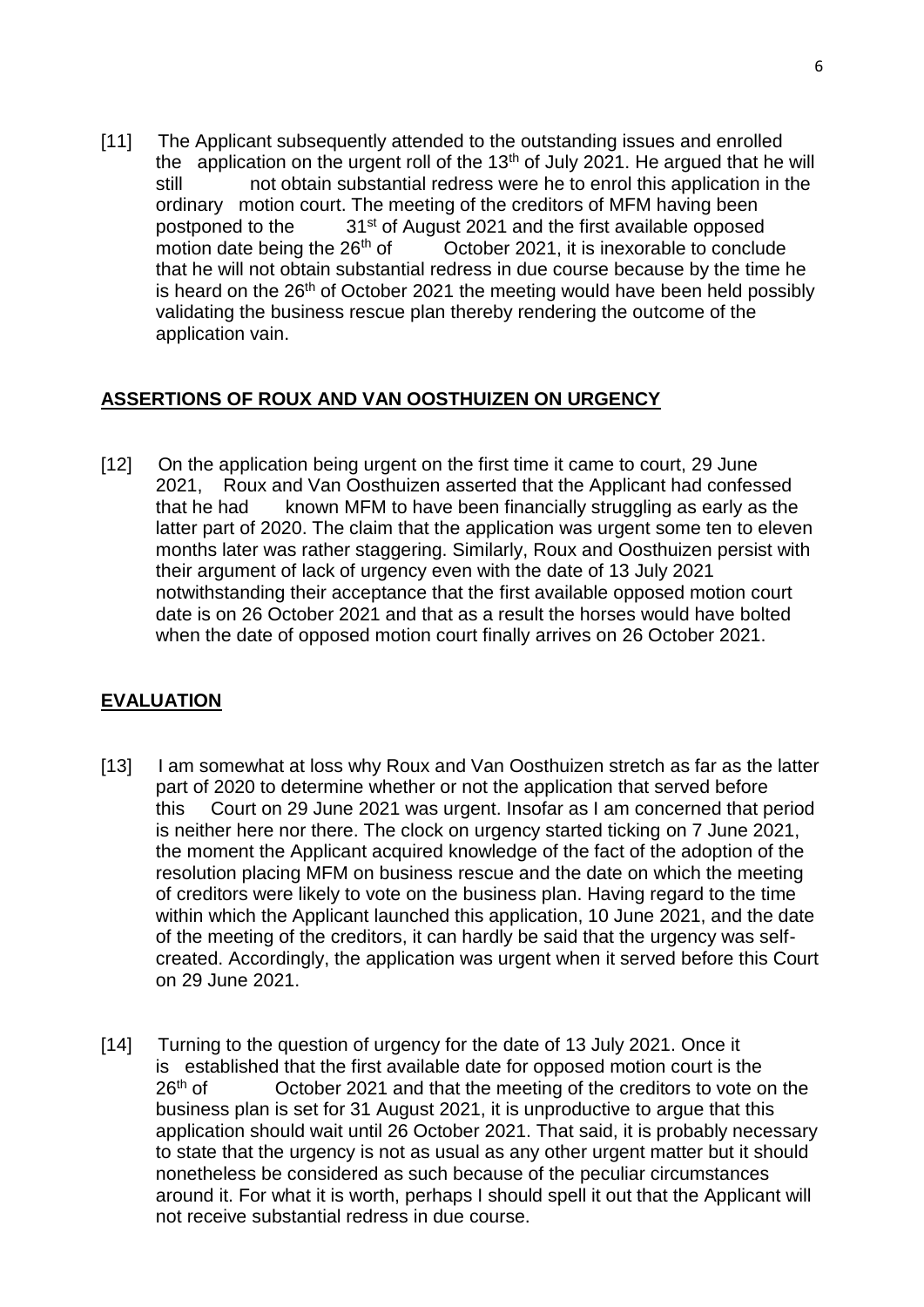### **ASSERTIONS OF THE APPLICANT ON THE VALIDITY OF THE RESOLUTION**

[15] The Applicant's approach in this regard is that the resolution to place MFM in business rescue adopted in terms of Section 129(1) of the 2008 **[Companies Act by](http://www.saflii.org/za/legis/consol_act/ca2008107/)** Roux and Van Oosthuizen on 29 May 2021 is invalid because of the provisions of **[Section 129\(2\)\(a\)](http://www.saflii.org/za/legis/consol_act/ca2008107/index.html#s129)** of the same Act, which I will cite in full and discuss later below. adoption of a resolution placing a company in business rescue in circumstances where liquidation proceedings have been initiated. When the resolution was adopted by Roux and Van Oosthuizen on 29 May 2021 the Applicant had on 6 May 2021 already initiated proceedings to liquidate MFM. Accordingly, concluded the Applicant, the resolution that ushered in business rescue on 31 May 2021 is unlawful and ought to be set aside.

#### **ASSERTIONS OF ROUX AND VAN OOSTHUIZEN ON THE VALIDITY OF RESOLUTION**

- [16] It was argued on behalf of Roux and Van Oosthuizen that the liquidation proceedings initiated by the Applicant on 6 May 2021 were conversion liquidation proceedings brought in terms of the old Companies Act, 61 of 1973. Inherent in Davis J's order of 28 May 2021 setting aside the voluntary status of MFM that was brought about by the resolution of 12 April 2021 was the incapacitation of the conversion application.
- [17] This meant somehow that the compulsory liquidation application pending before this Court could not go ahead and that the Applicant will have to start the process all over again. Roux and Van Oosthuizen's justification for this was that the voluntary liquidation and the compulsory liquidation were intricately linked such that one cannot set aside the first one without any consequences on the second. Surprisingly, Roux and Van Oosthuizen conceded that the order of Davis J could not have set aside the compulsory liquidation application pending before this Court.
- [18] Roux and Van Oosthuizen were elaborate in showing that submission of the resolution on 31 May 2021 to the Commission meant filing as defined in the 2008 Companies Act. Here the argument was that by the time the Applicant noted his appeal the business rescue had taken effect already. The Applicant had mentioned during argument in court that he has appealed the order of Davis J dismissing his appeal. This could not be taken into consideration as relevant documents that would serve as supporting material was not before court.

#### **LEGAL FRAMEWORK**

### **RELEVANT LEGISLATIVE PROVISIONS**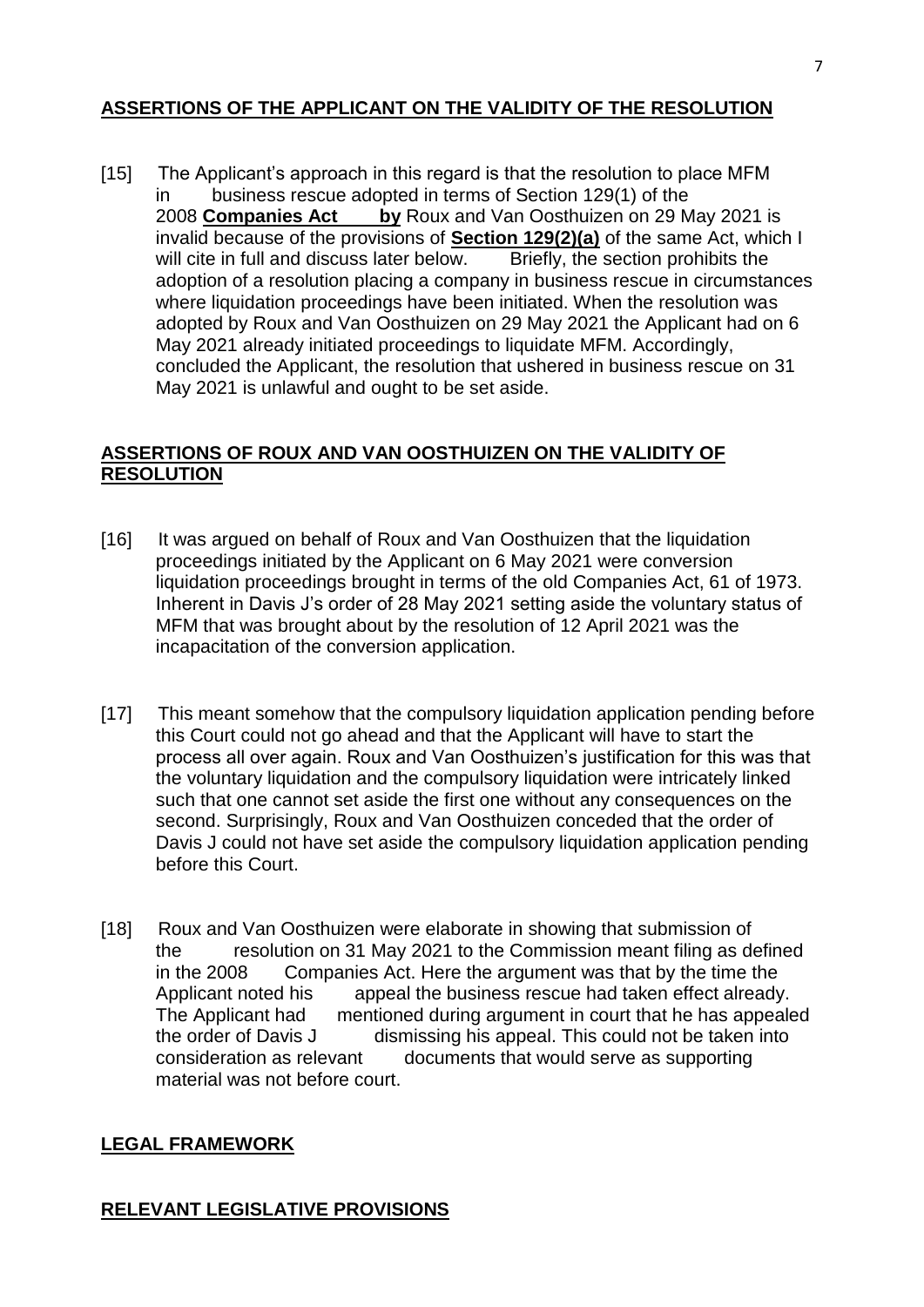- [19] The parties have made numerous references to various statutory provisions. As a result, it could be useful to cite a few of those and perhaps look at case authority to determine what other courts have made of those provisions. The starting point should be Section 130(1)(a) of the 2008 Companies Act which is the Section under which this application has been brought. It provides that:
	- "*130. Objections to company resolution. —*
		- *(1) Subject to subsection (2), at any time after the adoption of a resolution in terms of section 129, until the adoption of a business rescue plan in terms of section 152, an affected person may apply to a court for an order—*
			- *(a) setting aside the resolution, on the grounds that—*
				- *(i) there is no reasonable basis for believing that the company is financially distressed;*
				- *(ii) there is no reasonable prospect for rescuing the company; or*
				- *(iii) the company has failed to satisfy the procedural requirement set out in section 129".*
- [20] Section 129(1) allows the adoption of a resolution to place a company in business rescue where a Board of that company believes that reasonable grounds listed in Section 129(1)(a) or (b) exist. Section 129(2)(a), on the other hand, prohibits a Board from doing so where liquidation proceedings have been initiated. The two scenarios are cited below in the sequence discussed in this paragraph.
- "*129. Company resolution to begin business rescue proceedings.*
	- *(1) Subject to subsection (2) (a), the board of a company may resolve that the company voluntarily begin business rescue proceedings and place the company under supervision, if the board has reasonable grounds to believe that—*
		- *(a) the company is financially distressed; and*
		- *(b) there appears to be a reasonable prospect of rescuing the company.*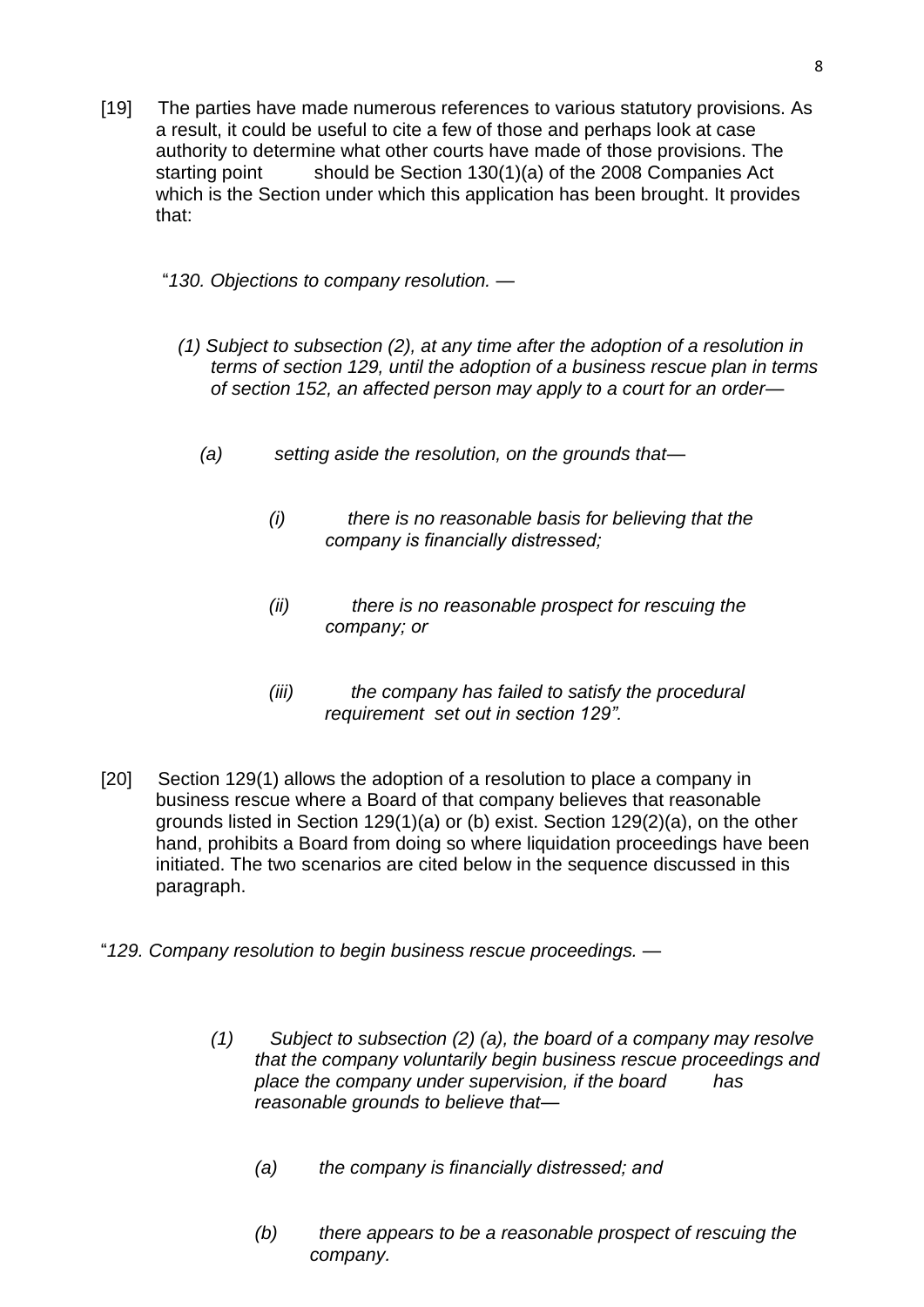- *(2) A resolution contemplated in subsection (1)—*
	- *(a) may not be adopted if liquidation proceedings have been initiated by or against the company; and*
	- *(b) has no force or effect until it has been filed."*
- [21] Section 150(5) provides that:
	- "*(5) The business rescue plan must be published by the company within 25 business days after the date on which the practitioner was appointed, or such longer time as may be allowed by—*
		- *(a) the court, on application by the company; or*
		- *(b) the holders of a majority of the creditors' voting interests."*
- [22] Section 151 is headed: Meeting to determine future of company. Subsection (1) thereof provides that: "Within 10 business days after publishing a business rescue plan in terms of section 150, the practitioner must convene and preside over a meeting of creditors and any other holders of a voting interest, called for the purpose of considering the plan."
- [23] To the extent that controversy exists on the validity of the resolution adopted in terms of Section 129(1), the meaning of 'initiate' as mentioned in Section 129(2) may require clarification regardless of the common cause stance of the parties on what the meaning of the word is as used in the Section. Clarity on the meaning of the word is vital because depending on the meaning attributed to it, business rescue proceedings will prevail over liquidation proceedings or the latter will over the former. To put this to rest, in Tjeka Training Matters (Pty) ltd v KPPM Construction (Pty) Ltd and Others **[2019 \(6\) SA 185](http://www.saflii.org/cgi-bin/LawCite?cit=2019%20%286%29%20SA%20185)** (GJ) the court, dealing with compulsory liquidation application and after considering a number of decisions, had the following to say about the word:

"*[22] Accordingly, in my view:*

*22.1 The liquidation proceedings contemplated in section 129(2) of the 2008 Act must be served on the company, not merely issued to meet the requirements of the section."*

The court reached the above after concluding that for a liquidation application to trump over a resolution placing a company in business rescue liquidation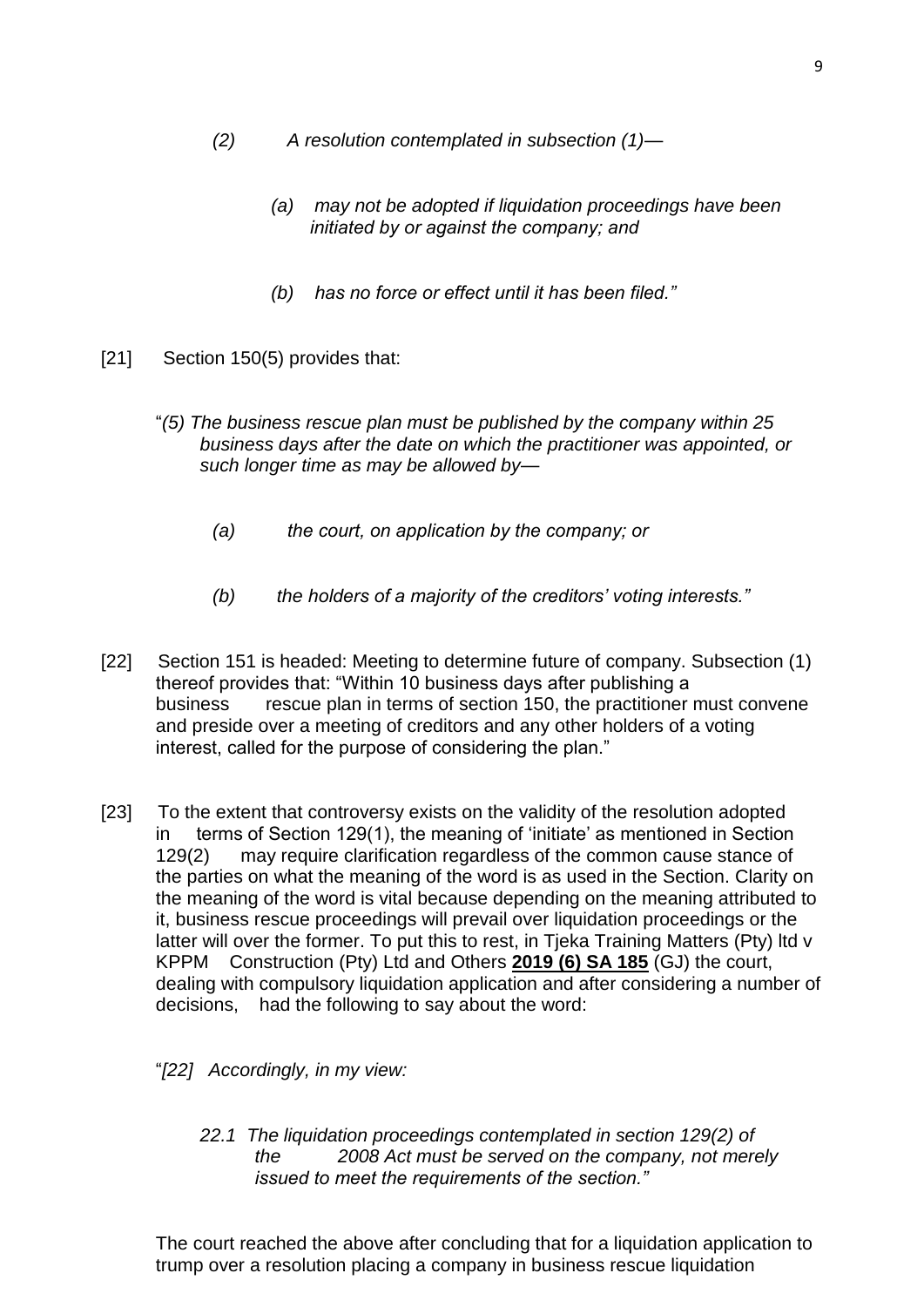proceedings must have been initiated which means that such application must have been served.

### **EVALUATION**

- [24] The central question concerning this matter is the validity of the resolution to place MFM in business rescue. Roux and Van Oosthuizen leaned heavily on the conversion application for the liquidation of MFM by the Applicant and the supposed inextricable relationship between the voluntary and the compulsory liquidation applications. The intricacy of the relationship between the two applications, together dubbed, 'conversion application' is contrived and imaginary.
- [25] The above became palpable upon Roux and Van Oosthuizen admitting that the order of Davis J could not have affected the validity of the compulsory liquidation proceedings currently pending before this Court. The pertinent part of Davis J's order reads "*The voluntary liquidation of Mjejane Farm*  all winding up proceedings in respect thereof, *initiated by a resolution dated 12 April 2021 and registered at 15 April 2021, are hereby set aside."*
- [26] Their admission is right because the order of Davis J is clear that it does not seek to legislate on matters that fall outside of the jurisdiction of the North Gauteng Division. That leaves the compulsory liquidation application pending before this Court intact. That tramples over the notion that the two liquidation applications, the voluntary and compulsory, are intricately connected such that the setting aside of the voluntary liquidation would necessarily affect the compulsory somehow.
- [27] If it is acknowledged, as Roux and Van Oosthuizen do, that the effect of Davis J's order reversed the voluntary status of MFM such as to render it void, it must also be recognised that the only surviving liquidation application is the compulsory one pending before this Court. The disentanglement of what has been referred to as a conversion application leaves the compulsory liquidation application that was initiated by service of the founding papers on MFM on 6 May 2021 extant. It is thus manifest that the compulsory liquidation application preceded the resolution placing MFM in business rescue on 29 May 2021.
- [28] The resolution was as such, taken in contravention of Section 129(2)(a) to which I have referred *supra*. The compulsory liquidation application in this case must prevail over the business rescue. In view of the provisions of Section 129(2)(a) of the 2008 Companies Act, a court was never expected to weigh up which of the two would be more appropriate in a particular set of circumstances. The conclusion of this Court means that it is gratuitous to deal with all matters that occurred post the 29<sup>th</sup> of May 2021.
- [29] Among these, was the question of what came first between the leave to appeal and the filing of the resolution placing MFM in business rescue and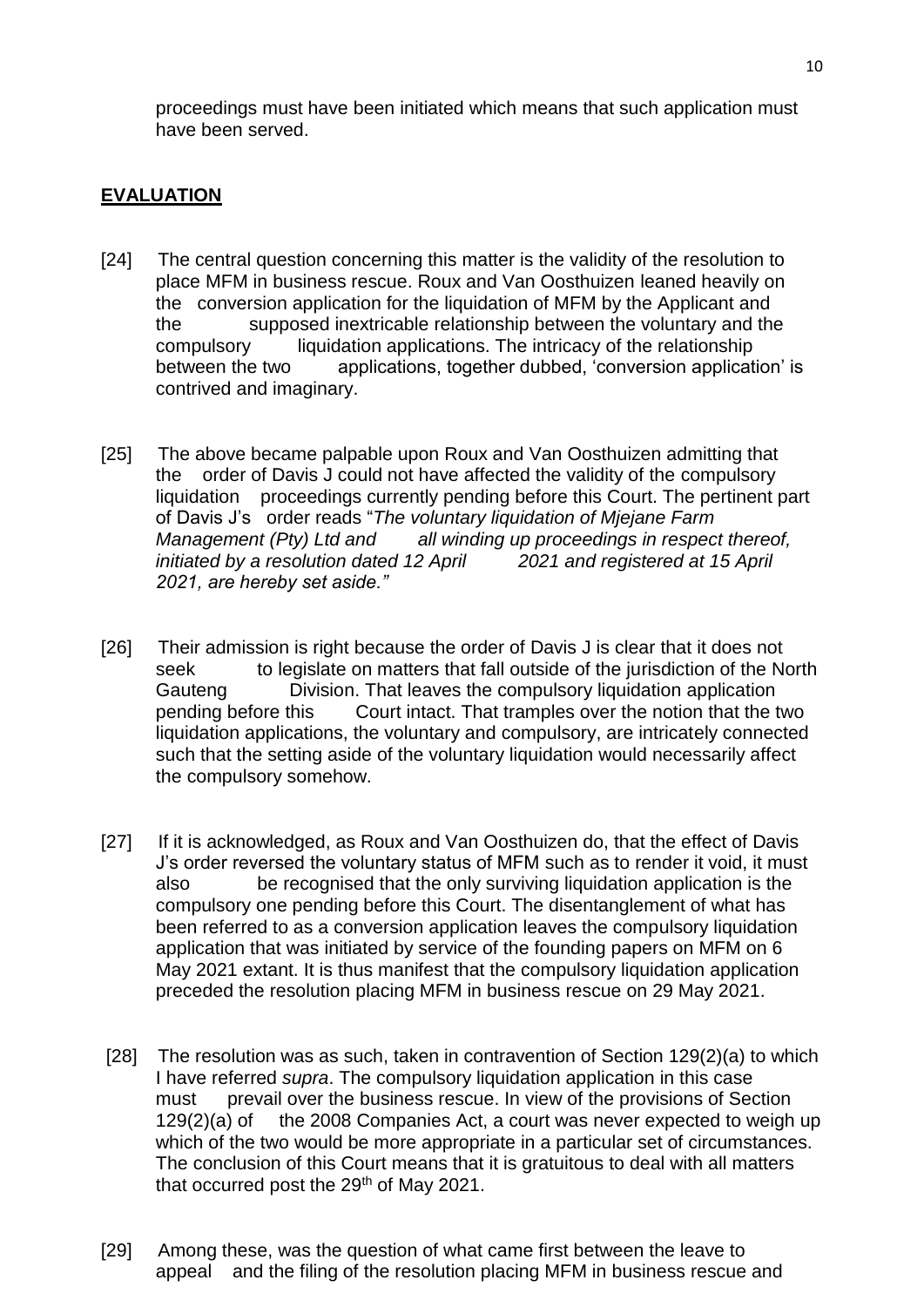whether or not the Applicant has appealed the order of Davis J that he dismissed on 1 June 2021. Additionally, it is also superfluous to traverse the questions that arise in terms of Section 130(1)(a)(i) and (ii) because I have already found that MFM has failed to adhere to the procedural requirements of Section 129.

[30] A further and necessary corollary of Davis J's order, which has been accepted by both parties to this dispute, is the reversal of the voluntary status of MFM. It ought to be a matter of course that Prayer 4 of the Notice of Motion seeking this Court to declare that MFM is in voluntary liquidation cannot be granted. The true situation now is that MFM is not in any form of liquidation but proceedings to have it declared insolvent are pending before this Court.

## **COSTS**

[31] Finally, I turn to the issue of costs. I note that the Applicant has asked for costs on the scale as between attorney and client. I do not think there can be any justification for such costs, certainly not on the basis levied by the Applicant. I believe that Roux and Van Oosthuizen were not necessarily mindful of the unlawfulness of the business rescue resolution that they adopted on 29 May 2021. As such, the appropriate scale in these circumstances should be the normal party and party.

### **CONCLUSION**

- [32] Given the above background, the application in terms of Section 130(1)(a) of the 2008 Companies Act succeeds and I make the following order:
	- 1. The Applicant's non-compliance with the Uniform Rules relating to forms, time periods and service is condoned and the matter is heard as one of urgency in terms of Uniform Rule 6(12);
	- 2. The resolution taken by Roux and Van Oosthuizen to place the First Respondent in business rescue in terms of **[Section 129\(1\)](http://www.saflii.org/za/legis/consol_act/ca2008107/index.html#s129)** of the **[Companies Act, 71 of 2008](http://www.saflii.org/za/legis/consol_act/ca2008107/)** is set aside in terms of **[Section](http://www.saflii.org/za/legis/consol_act/ca2008107/index.html#s130)  [130\(1\)\(a\)](http://www.saflii.org/za/legis/consol_act/ca2008107/index.html#s130)** of the **[Companies Act 71 of](http://www.saflii.org/za/legis/consol_act/ca2008107/) [2008](http://www.saflii.org/za/legis/consol_act/ca2008107/)**;
	- 3. Pursuant to the order granted in terms of prayer 2 *supra*, it is declared that the business rescue of MFM has ended in terms of **[Section](http://www.saflii.org/za/legis/consol_act/ca2008107/index.html#s132)  [132\(2\)\(a\)\(i\)](http://www.saflii.org/za/legis/consol_act/ca2008107/index.html#s132)** of the **[Companies Act 71 of 2008](http://www.saflii.org/za/legis/consol_act/ca2008107/)**;
	- 4. The Commission is directed to remove or cancel the business rescue status of MFM from its records such that it accords with prayer 3 *supra;*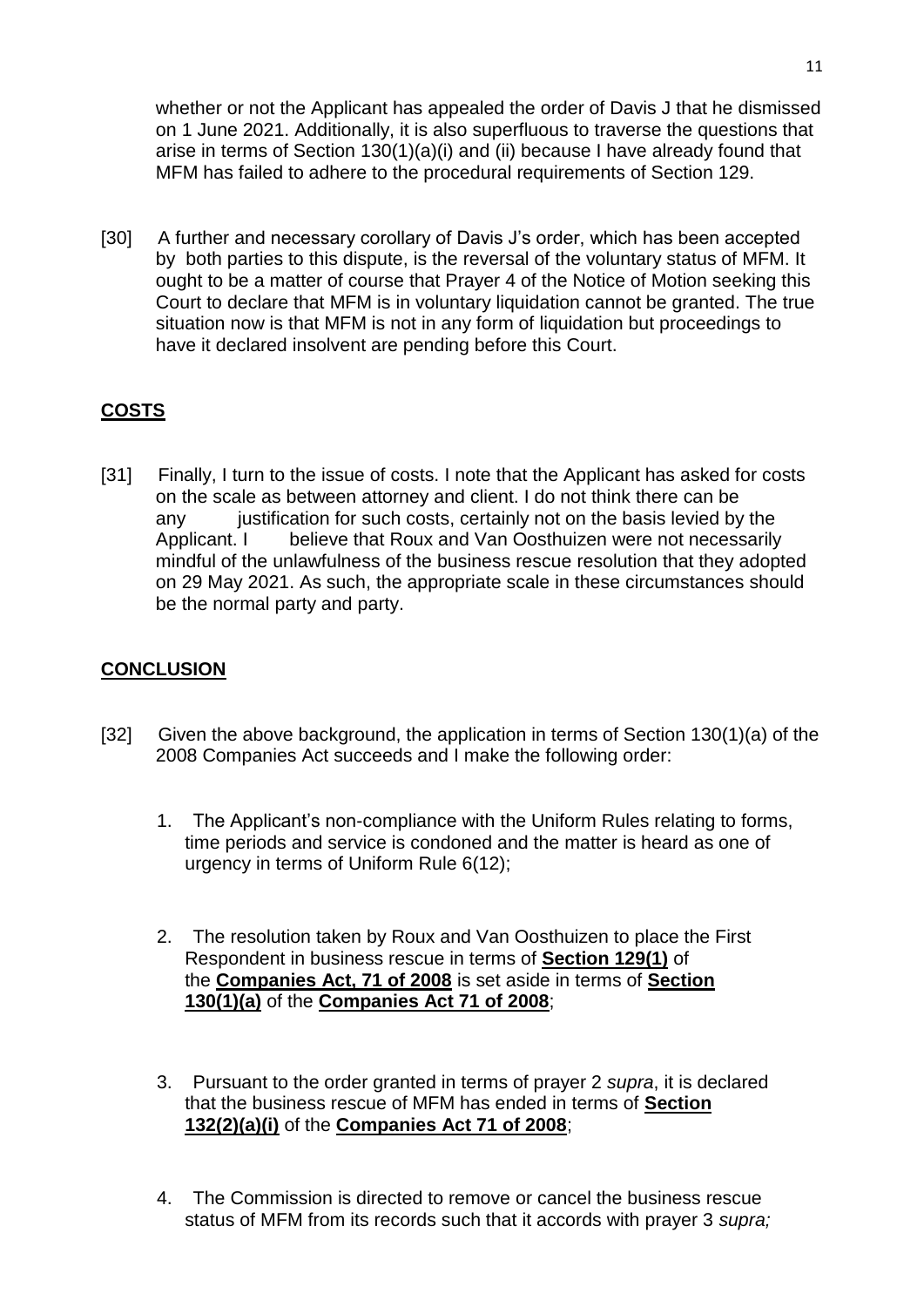Roux and Van Oosthuizen are directed to pay the costs of this application, jointly and severally.

# **Meier v Meier (15781/2015) [2021] ZAGPPHC 456 (6 July 2021)**

Sequestration application-divorce-arrear maintenance-granted

[1] The parties, respectively referred to as Mr and Mrs Meier, each launched an application against the other. On 9 February 2021, an order was granted that the respective applications be heard together.

[2] In the matter under case number 15781/2015, Mr Meier claims an order for the suspension of a warrant of execution issued by Mrs Meier and in the matter under case number 76643/2019 Mrs Meier claims for the provisional sequestration of Mr Meier's estate. The subject matter of both applications is arrear maintenance.

## **Background**

[3] The parties were previously married to each other, which marriage was dissolved by an order of this court dated 23 May 2018.

[4] In terms of the order the claims in respect of maintenance and accrual were postponed to 29 October 2018. The order further stipulated that, pending the finalisation of the aforesaid issues, the rule 43 order dated 31 March 2017 shall remain in force and effect.

[5] In terms of the rule 43 order of 31 March 2017, Mr Meier had to pay maintenance to Mrs Meier in an amount of R 42 500, 00.

[6] The parties agreed to refer the outstanding issues for arbitration. Advocate Pelser SC was appointed as arbitrator and a pre-trial meeting was held on 3 August 2018 before Mr Pelser.

[7] Prior to the pre-trial, the parties reached an agreement in respect of the outstanding issues in dispute. In terms of the agreement the arrear maintenance payable by Mr Meier to Mrs Meier was R 300 700, 00.

[47] Having regard to the assets in Mr Meier's estate that were not seriously disputed by him, I am satisfied that there is reason to believe that it will be to the advantage of creditors if his estate is provisionally sequestrated.

[48] Mr Meier is a qualified architect and practices as such. It is not clear on the papers which portion of his income is derived from his position as a director of TJ Architects (Pty) Ltd and/or from his profession as an architect. The fact remains that Mr Meier will be in a position to earn an income, even if his estate is provisionally sequestrated.

[49] Mr Davis, furthermore, submits that Mrs Meier should avail herself of alternative remedies to collect the outstanding amount of maintenance, by either approaching the Maintenance Court, instituting contempt proceedings or to execute against Mr Meier's known assets. It does not appear from the facts that these remedies had or will assist Mrs Meier's in the enforcement of the judgment obtained by her in respect of arrear maintenance.

[50] Lastly, Mr Davis emphasised with reference to case law that this court, even if all the other requirements for a provisional sequestration order have been met, still has a discretion, which discretion must be exercised judicially and in accordance with the facts of each matter, to refuse the application.

[51] In *FirstRand Bank Limited v Evans* **[2011 \(4\) SA 597](http://www.saflii.org/cgi-bin/LawCite?cit=2011%20%284%29%20SA%20597)** KZD at 27 the court held that: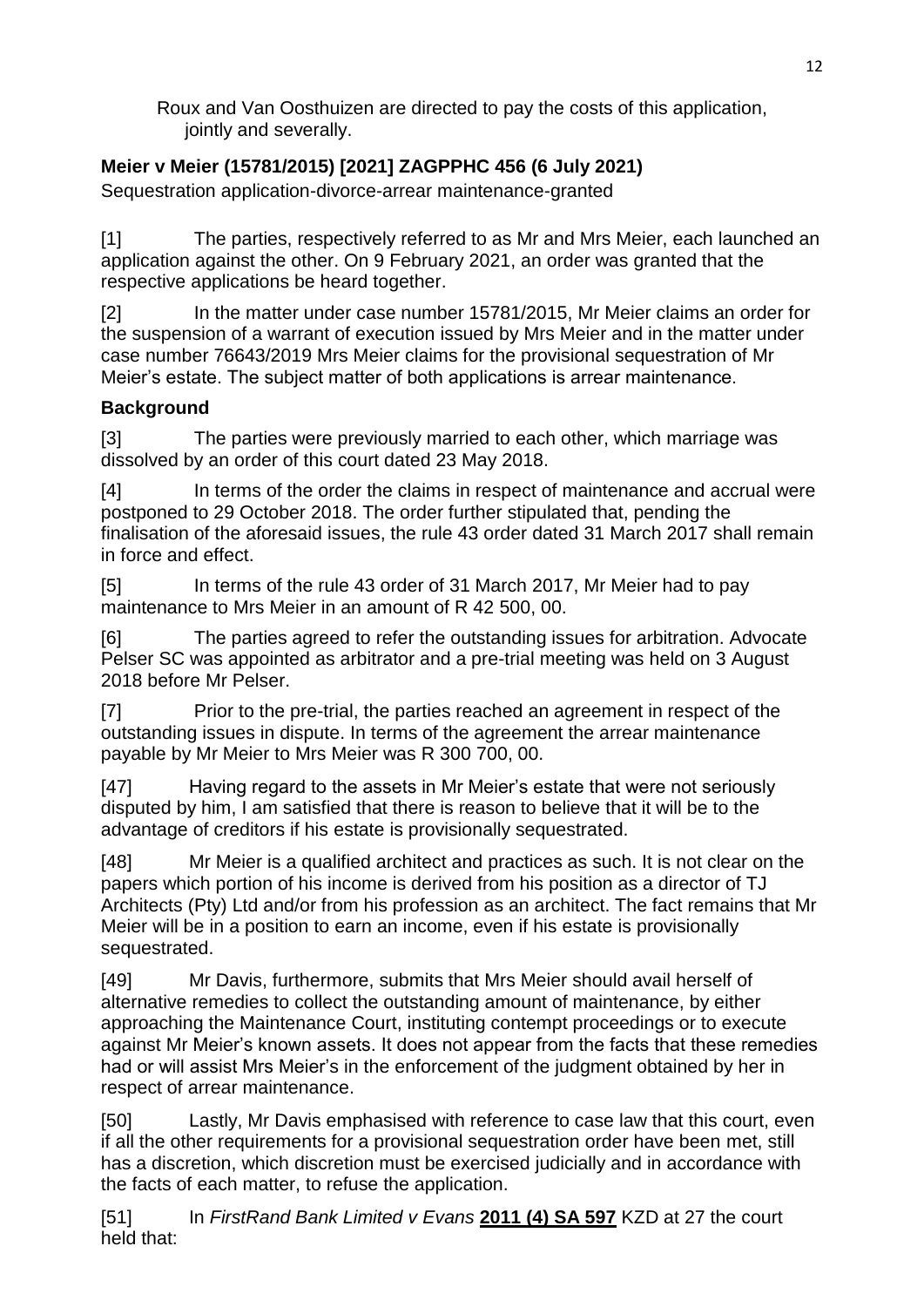"…[If] *the conditions prescribed for the grant of a provisional order of sequestration are satisfied then, in the absence of some special circumstances, the Court should ordinarily grant the order. It is for the Respondent to establish the special circumstances that warrants the exercise of the Court's discretion in his or her favour."*

[52] Mr Meier submitted that the special circumstances are:

[52.1] Mrs Meier has instituted the application for some ulterior purpose, i.e. to enforce payment of a claim for maintenance that is genuinely disputed on *bona fide* and reasonable grounds and not to benefit his creditors; and

[52.2] the *nulla bona* return is older than six months.

[53] Firstly, it became clear during the hearing of the matter that the amount of arrears at the time warrant was issued, is not in dispute.

[54] Secondly and although the *nulla bona* was older than six months, at the time of the hearing of the matter, the arrear amount was still outstanding. In the result, nothing turns on the time period since the *nulla bona* return was issued.

[55] In the premises, Mr Meier has failed to convince me that "*special circumstances"* mitigating against the granting of a provisional sequestration exist.

[56] Both parties have placed new facts before court in the respective further affidavits filed by them. I do not deem the facts relevant for purposes of the granting of a provisional sequestration application. The facts may become relevant when a final order of sequestration is considered.

## **Order**

[57] In the premises, I grant the following order:

- 1. The application under case number 15781/2015 is dismissed with costs.
- 2.

2.1 The application for the provisional sequestration of the respondent's estate under case number 76643/2019 is granted.

2.2 A rule *nisi* is issued returnable on 8 October 2021 on which date the respondent should furnish reasons why the order should not be made final.

2.3 Costs of the application to be costs in the sequestration.

**Vilcor Enterprises CC v Burnett (24222/2021) [2021] ZAGPPHC 442 (8 July 2021)**

Sequestration application-based on possible section 29 voidable transactions-order granted

[1] This is an urgent application for the provisional sequestration of the estate of the respondent. The application is opposed.

The parties

[3] The applicant is Vilcor Enterprises CC and the respondent is Ms Kylee Burnett.

## **Background**

[4] During 2013 the applicant instituted an action against the respondent in this division under case number 58581/13 for payment in terms of a building agreement concluded between the parties for the building of the immovable property of the respondent in the Wild Teak development.

[5] The respondent defended the action. The issues in the action were separated in terms of Uniform Rule 33(1). The separated issues were heard and the court ruled in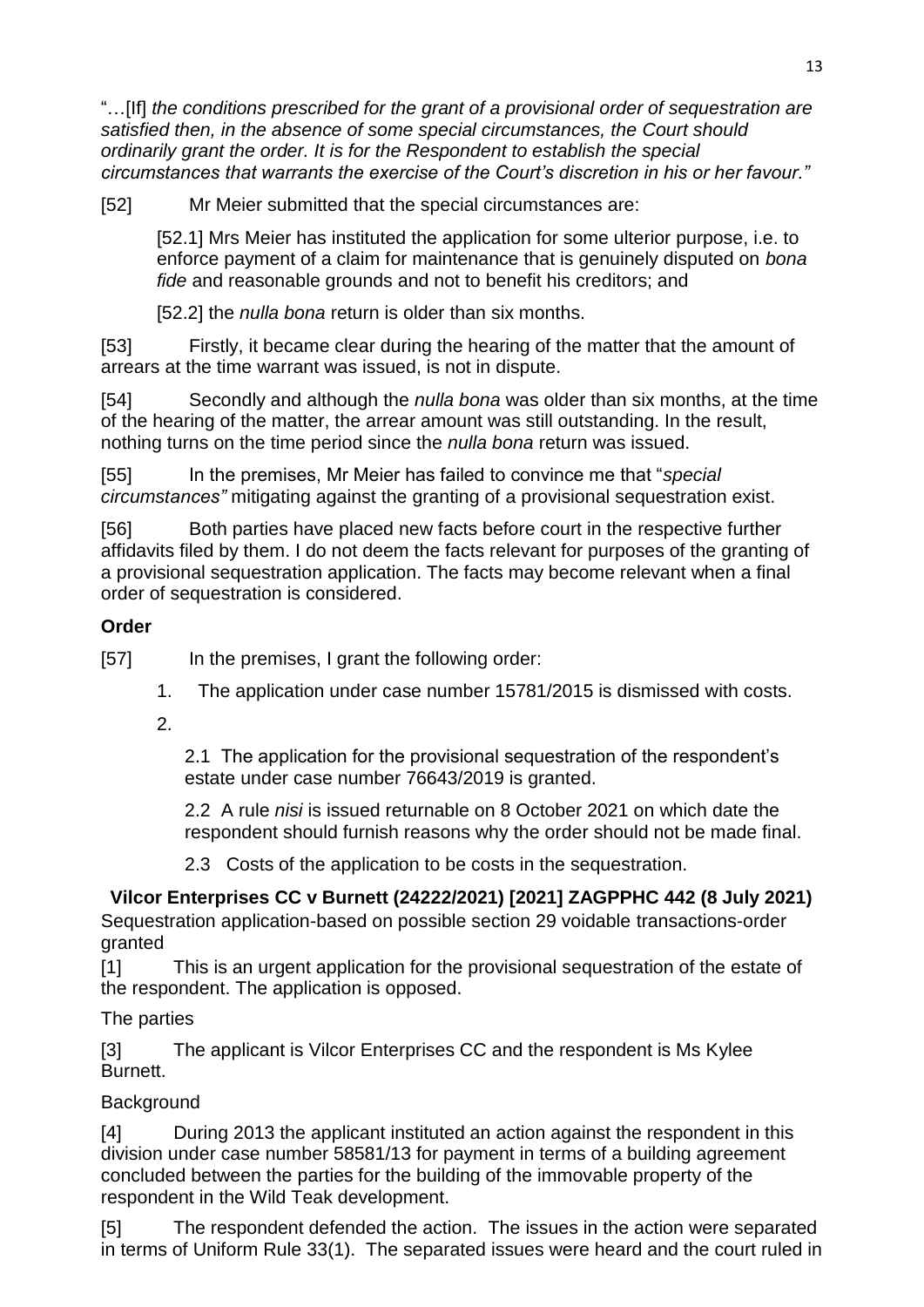favour of the applicant. The respondent was ordered to pay the applicant's costs. The action is still pending.

[6] Costs were taxed in the amount of R826 331,60. The applicant managed to collect an amount of R454 516,20 from the respondent's funds which were held by her erstwhile attorneys of record, Natalie Visagie Inc. This amount reduced the total amount taxed of R826 331,60 to an amount of R371 815,40.

[7] On or about 8 December 2020 the applicant caused a writ of execution to be issued out of this Court. The writ was re-issued on 15 February 2021 and executed on 12 April 2021.

[8] On 12 April 2021 the applicant's attorney, Mr Stuart, received a telephone call from Advocate Ogunrombi who advised him that he was acting on behalf of a certain third party who allegedly owned the movable properties at the respondent's residence. The details of the said third party were not disclosed to Mr Stuart. Advocate Ogunrombi requested that the movables only be attached and not be removed to enable him to furnish Mr Stuart with proof that they were no longer being owned by the respondent. Mr Stuart did not receive the proof of payment.

he attachment and removal of the movable goods were concluded on 13 April 2021 and a sale in execution was scheduled to take place on 19 May 2021.

[11] On 12 May 2021, Mr Yakopi of Zintle Nkhulu Inc contacted Mr Stuart telephonically. Mr Yakopi informed Mr Stuart that he was acting on behalf of Mr Westernberg, a foreign national of the Netherlands. Mr Westernberg purchased the respondent's immovable property together with the movable properties contained therein. Mr Yakopi subsequently sent Mr Stuart an email confirming their telephone conversation together with proof that the immovable property was transferred into the name of Mr Westernberg on 16 April 2021. The immovable property was sold for an amount of R1 128 000,00. Furthermore, a copy of the deed of sale was also attached in terms whereof Mr Westernberg purchased the movable properties of the respondent for the amount of R214 684,00.

[12] Mr Yakopi threatened the applicant with an urgent application to interdict the sheriff from proceeding with the sale in execution of the movable properties under attachment and/or to claim their return.

[13] The sale of the properties by the respondent to Mr Westernberg prompted the applicant to bring an urgent application for the sequestration of the respondent's estate.

## **Urgency**

[14] The applicant contends that it only became aware of the identity of Mr Westernberg on 12 May 2021 when Mr Yakopi furnished Mr Stuart with a copy of the deed of sale. This was the first day it became aware of the sale of the immovable property.

[15] In terms of **[section 29\(1\)](http://www.saflii.org/za/legis/consol_act/ia1936149/index.html#s29)** of the **[Insolvency Act, 24 of 1936](http://www.saflii.org/za/legis/consol_act/ia1936149/)** as amended ("*the Act*"), the aforesaid dispositions of property by the respondent were done prior to the sequestration of her estate and this may have the effect of preferring one of her creditors above another.

[16] If the dispositions had such effect and were made within six months before the date of sequestration, and immediately after they were made the liabilities of the insolvent exceeded the value of her assets, the court may set them aside.

[17] The disposition of the movable properties allegedly took place on 22 January 2021. Any order of sequestration granted after 21 July 2021 would deprive the trustees of the insolvent estate of the remedy afforded to them in terms of **[section 29](http://www.saflii.org/za/legis/consol_act/ia1936149/index.html#s29)** of the Act.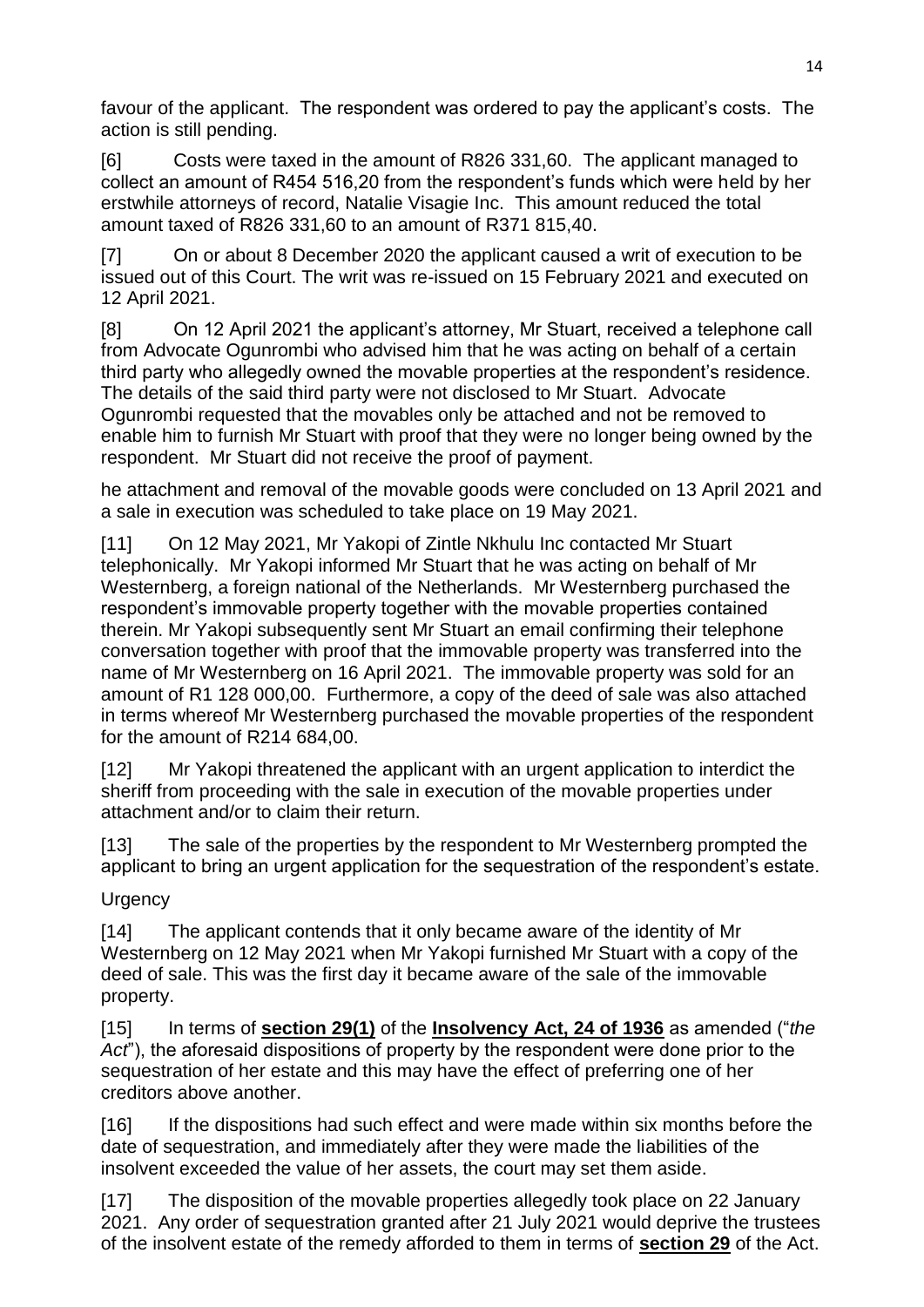[18] The applicant is not able to approach the court in the normal cause as no motion court dates are available before 21 July 2021.

[19] There is also an urgent need to stop the respondent from disposing any other properties.

[20] The court is also requested to adjudicate the matter on an urgent basis to prevent the *concursus creditorum* from suffering any further prejudice.

[21] The respondent denies that the application is urgent. She claims that where the court finds that there is urgency, the urgency is self-created. It was submitted that the applicant was aware that the movable properties were sold and owned by someone else as early as 12 April 2021. The applicant did nothing until on 17 May 2021 when it launched the application. The applicant has not explained why it took 34 days to launch this application when it had knowledge that the movable properties had been disposed of.

[22] The applicant conceded that its attorney received information about the sale of the movable properties that belonged to the respondent on 12 April 2021. However, the details as to who purchased or owned the movable properties and/or the person's attorneys of record at the time, were not disclosed to its attorney, Mr Stuart. It was only on 12 May 2021 that full details about the sale and the ownership of the movable properties were provided to its attorney. The information also included the fact that the immovable property was also sold to Mr Westernberg. It could not have approached the court for relief with sketchy information.

[23] I accordingly ruled that the matter was urgent.

Applicable legal principles

[24] An application in an application for the provisional sequestration of a respondent needs to satisfy the court on a *prima facie* basis that:

24.1 It has a claim against the respondent;

 24.2 The respondent has committed an act of insolvency or is in fact insolvent; and

 24.3 There is reason to believe that it will be to the advantage of the creditors if the estate of the respondent is sequestrated**[\[1\]](http://www.saflii.org/za/cases/ZAGPPHC/2021/442.html#_ftn1)**.

[25] De Waal AJ in *Standard Bank of South Africa Ltd v Sauer and Another[\[2\]](http://www.saflii.org/za/cases/ZAGPPHC/2021/442.html#_ftn2)*, remarked as follows:

"*4. Given that sequestration applications deal with the status of a person, the bar for obtaining a provisional order is set somewhat higher than that which applies in applications for interim interdictory relief. The question of whether the requirements are met on a prima facie basis is determined by assessing whether the balance of probabilities on the affidavits favour the applicant's case[\[3\]](http://www.saflii.org/za/cases/ZAGPPHC/2021/442.html#_ftn3). The test can be traced back to the well-known judgment of Corbett JA (as he then was) in Kalil v Decotex (Pty) Ltd & Another* **[1988 \(1\) SA 943](http://www.saflii.org/cgi-bin/LawCite?cit=1988%20%281%29%20SA%20943)** *(A). In that matter, Corbett JA held that a court can hardly decide an application for provisional winding up of a company without reference to the respondent's rebutting evidence. Corbett JA then explained that the term 'prima*  facie case' means that the balance of probabilities on all the affidavits should favour the *granting of the application for provisional liquidation (or sequestration)[\[4\]](http://www.saflii.org/za/cases/ZAGPPHC/2021/442.html#_ftn4).*

 *Applications for the referral of the matter to oral evidence will only be granted in exceptional circumstances in these applications because the granting of the relief does no lasting injustice to the respondent as she will on the return day generally be given an opportunity to present oral evidence on disputes issues[\[5\]](http://www.saflii.org/za/cases/ZAGPPHC/2021/442.html#_ftn5).*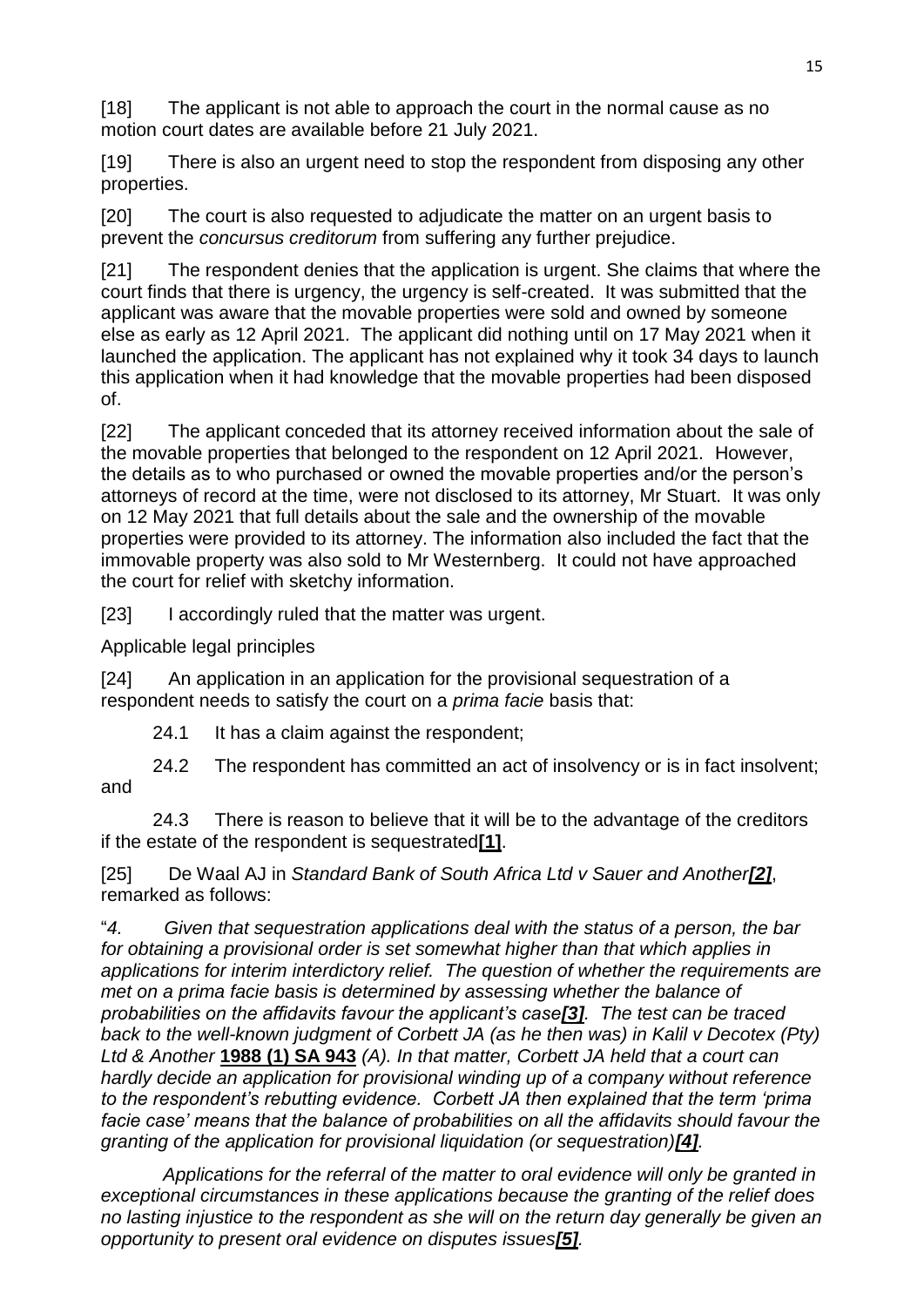*5. As far as the first requirement is concerned, i.e. whether the applicant has a claim against the respondent, the SCA added in Kalil that an application for liquidation should not be resorted to in an attempt to enforce a claim which is bona fide disputed. In respect of this requirement, the onus on the respondent is not to show that she is not indebted to the applicant but she must merely show that the indebtedness is disputed on bona fide and reasonable grounds[\[6\]](http://www.saflii.org/za/cases/ZAGPPHC/2021/442.html#_ftn6). This is known as the Badenhorst rule[\[7\]](http://www.saflii.org/za/cases/ZAGPPHC/2021/442.html#_ftn7). In short, an application for provisional sequestration should not be used as a means of putting pressure on the respondent to pay a debt which is bona fide disputed.*"

### The applicant's claim

[26] Two questions arise. The first is whether the applicant has established its claim on a *prima facie* basis, i.e. whether the balance of probability on the affidavits is in its favour. Should this question be answered in the affirmative, the second question is whether the applicant's claim has been shown by the respondent to be *bona fide* disputed on reasonable grounds, in which case sequestration proceedings would be regarded as inappropriate**[\[8\]](http://www.saflii.org/za/cases/ZAGPPHC/2021/442.html#_ftn8)**.

[27] The applicant alleges that the respondent is indebted to it in the sum of R371 815,40 excluding additional costs of the writ and the sheriff. The respondent contends that amount allegedly being owed by her to the applicant is vague. It does not sufficiently inform her how much she owes to the applicant. She claims that the fact that the applicant has attached, removed and sold the movable properties from her house at an auction on 19 May 2021 raises questions that pertain to the amount allegedly owed to the applicant. It is submitted that the amount realised at an auction cannot be validly set off against the amount of the debt that the applicant holds against her. The movable properties which were sold at an auction did not belong to her. They were unlawfully seized and sold. The owner of the properties has sued the applicant for the recovery of the amount for the value of the goods which was R214 684,00. Should the amount realised at the auction for the sale of the movable properties be set off against the debt of the applicant, how much is it, and how was it calculated considering the other costs attendant thereto.

[28] The respondent asserts that the applicant has launched this application to put pressure on her to pay a debt which is *bona fide* and reasonably disputed. The applicant pretends to be acting in the interest of the *concursus creditorum* while in actual fact it is interested in debt collection for itself.

[29] The above allegations are denied by the applicant in the replying affidavit. It is asserted that a taxed bill of costs represents a liquidated claim that has been fixed. It was submitted that the respondent does not seriously dispute the amount owing. She merely claims that she is not certain as to whether the amount realised at the auction on 19 May 2021 ought to be deducted from the amount owing by her. Despite this uncertainty the amount owing is capable of easy and speedy proof. Should the movable properties not belong to her, the amount due and owing to the applicant remains R371 815,40. Should the goods have belonged to her, the amount due and owing to the applicant is R365 793,84 (R371 815,40 – R6 021,56).

[30] The applicant has attached the judgment in its favour against the respondent to its founding papers, the taxed bill of costs together with proof of payment from the respondent's erstwhile attorneys, Natalie Visagie Inc in the amount of R454 516,20 which reduced the taxed amount to the amount of R371 875,40. I agree with the applicant that a taxed bill of costs represents a liquidated claim that has been fixed.

[31] The applicant's attorney of record, Mr Stuart filed a supplementary affidavit, to which the sheriff's return was attached, explaining what happened to the proceeds of the sale of the movable goods attached, and removed from the respondent's residence on 12 April 2021.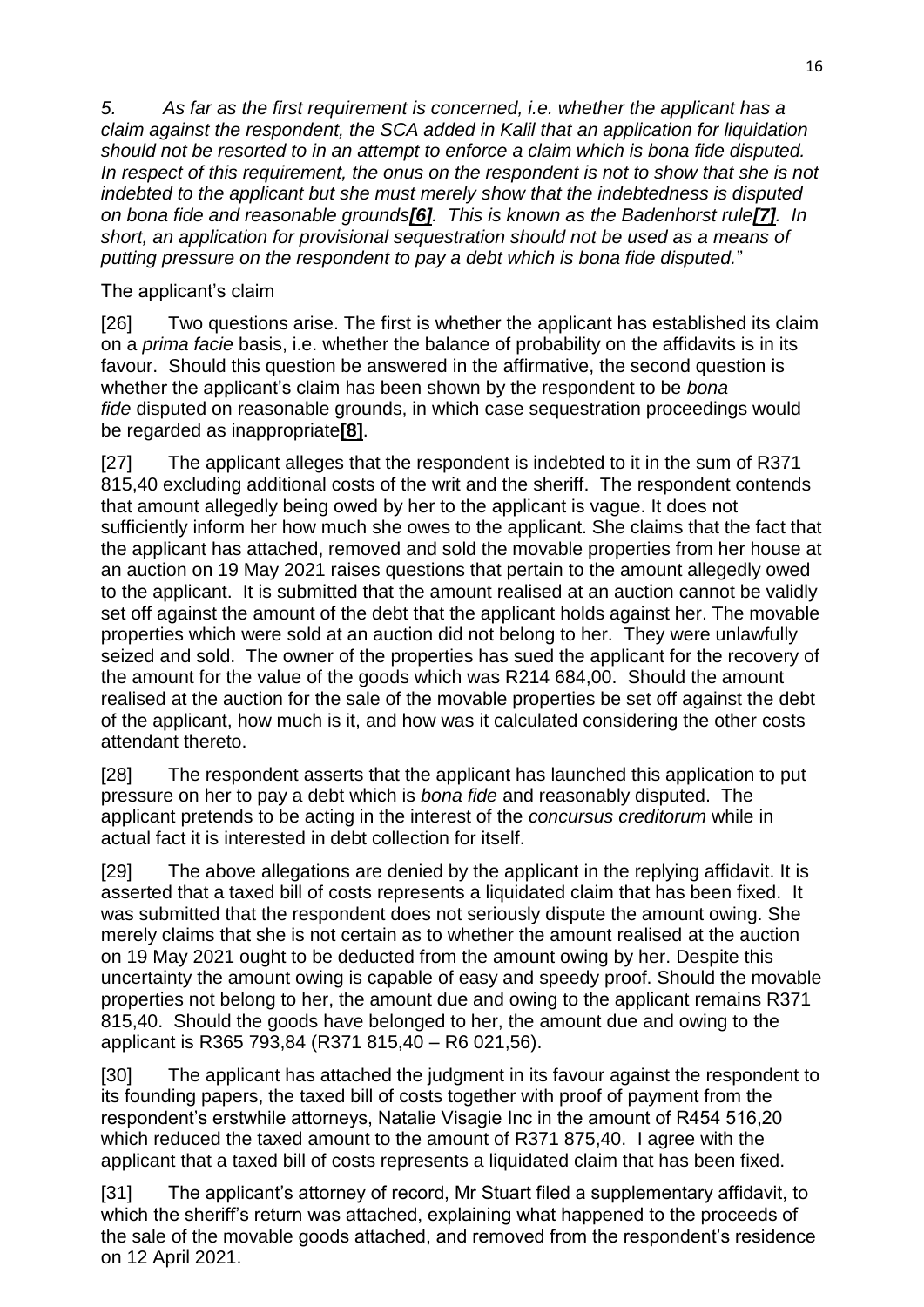[32] It was submitted in the respondent's heads of argument that there is no explanation why the attorney could supplement an affidavit of a litigant. The supplementary affidavit should not be admitted. I do not agree. The applicant's attorney has been instructed to represent the applicant in the matter. He has personal knowledge of what happened to the proceeds of the sale as advised by the sheriff. All what the affidavit seeks to do is to attach the sheriff's return to confirm what has already been averred in the replying affidavit. There is no prejudice to the respondent. I admitted the supplementary affidavit in the interests of justice.

[33] Whether or not the movable goods will be set off against the debt of the applicant, is immaterial. There is not much difference in terms of the amounts. The fact of the matter is that this does not extinguish the debt due and payable to the applicant. The debt exceeds an amount R100,00 as envisaged in **[section 9\(1\)](http://www.saflii.org/za/legis/consol_act/ia1936149/index.html#s9)** of the Act.

[34] In my view, on a balance of probabilities, the applicant has established its claim against the respondent and the respondent has not demonstrated a *bona fide* dispute on reasonable grounds.

#### **Insolvency**

[35] The applicant alleges that the respondent committed acts of insolvency as contemplated in **[section 8\(b\)](http://www.saflii.org/za/legis/consol_act/ia1936149/index.html#s8)** of the Act when (a) she informed the sheriff that she was unable to satisfy the applicant's warrant and (b) the sheriff was unable to find movable properties to satisfy the warrant. Furthermore, as contemplated in **[section 8\(c\)](http://www.saflii.org/za/legis/consol_act/ia1936149/index.html#s8)** of the Act when she disposed of her property which has and could have the effect of prejudicing her creditors or of preferring one creditor above another. It is averred that the respondent is deemed to be unable to pay her debts and is therefore liable to be sequestrated. The applicant contends that the value of the movable properties allegedly sold to Mr Westernberg is not sufficient to satisfy its claim against the respondent. It denies that the alleged sale of the movable properties between the respondent and Mr Westernberg took place, alternatively, that their market value was as stated in the deed of sale.

[36] With regard to factual insolvency, the applicant contends that the respondent does no longer own any immovable, movable or disposable property. Since January 2021, the respondent claims to have received the amount of R1 342 684,00 from Mr Westernberg. However, she does not have any money to pay its debt.

[37] The respondent denies the allegations. She claims that she can pay her debts as and when they fall due. She blames her erstwhile legal representative for not communicating the legal process leading up to judgment to her. The last she knew of the matter was that there was an application for leave to appeal the judgment against her. From there she never heard from her erstwhile attorney until the sheriff attended to her residence with a writ of execution to attach and remove the movable properties. She has not received a proper notice of taxation and/or a notice to execute the movable properties.

[38] She asserts that she is employed and earns a salary of R54 500,00 per month and has two other creditors with whom she is in good standing. One of her creditors, Nedbank, has offered her more credit. She contends that she would be able to negotiate an adequate amount of instalments to liquidate the capital debt owed to the applicant. The applicant refuses to engage her on making arrangements for the proper satisfaction of the debt due (even though it remains vague to her). She claims that if the applicant was open to arranging a liquidated amount of instalment payment, she would be able to pay her debts as and when they fall due. She denies having received the amount for the sale of the immovable property from Mr Westernberg. She contends that the amount was received in trust by the transferring attorney.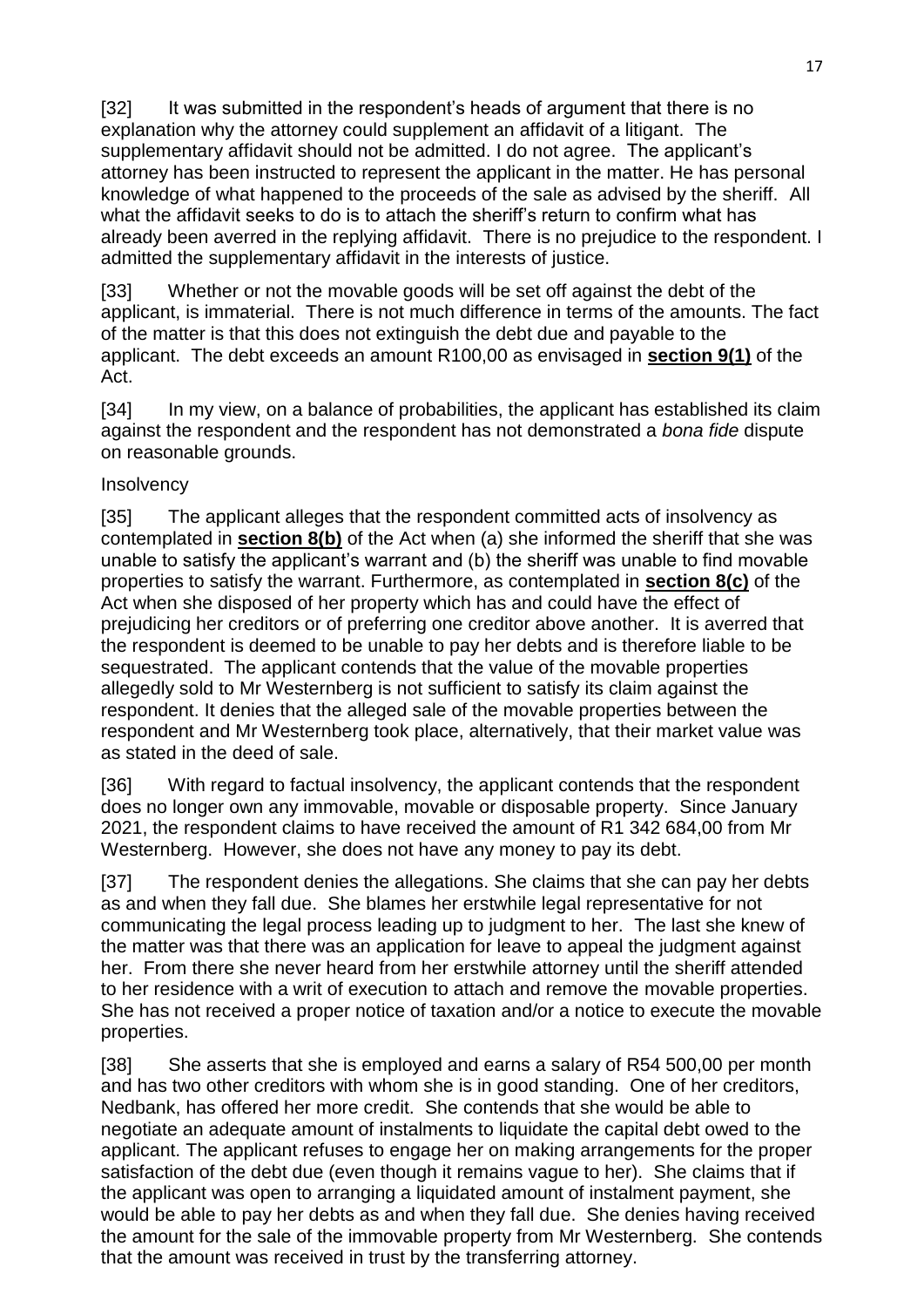[39] In its replying affidavit, the applicant denies that the respondent is solvent. It is contended that the respondent's salary is not sufficient to pay the total debt in a single payment. She has not settled its claim nor attempted to do so. She has admitted that she cannot pay the applicant's claim or any portion thereof and that she does not own any assets.

[40] In *De Waard v Andrew and Thienaus Ltd[\[9\]](http://www.saflii.org/za/cases/ZAGPPHC/2021/442.html#_ftn9)*, Innes CJ remarked as follows:

"… *Speaking for myself, I always look with great suspicion upon, and examine very narrowly, the position of a debtor who says, 'I am sorry that I cannot pay my creditor, but my assets far exceed my liabilities'. To my mind the best proof of solvency is that a man should pay his debts; and therefore I always examine in a critical spirit the case of a man who does not pay what he owes.*"

[41] **[Section 8](http://www.saflii.org/za/legis/consol_act/ia1936149/index.html#s8)** of the Act reads as follows:

"*Acts of insolvency*

*A debtor commits an act of insolvency –*

*(a)* …

*(b) If a court has given judgment against him and he fails, upon the demand of the officer whose duty it is to execute that judgment, to satisfy it or to indicate to that officer disposable property sufficient to satisfy it or if it appears from the return made by that officer that he has not found sufficient disposable property to satisfy the judgment.*

*(c) If he makes or attempts to make any disposition of any of his property which has or would have the effect of prejudicing his creditors or preferring one creditor above another.*"

[42] The respondent could not satisfy the amount that was demanded from her when the sheriff executed the writ at her residence. She disposed of her property which has or could have the effect of prejudicing her creditors or of preferring one creditor above another. I am satisfied under the circumstances that the respondent has committed acts of insolvency as envisaged in **[section 8\(b\)](http://www.saflii.org/za/legis/consol_act/ia1936149/index.html#s8)** and (c) of the Act.

Advantage to creditors

[43] The applicant contends that upon the order for the sequestration of the respondent being made, the affairs of the respondent can be investigated by a trustee to establish what assets, voidable preferences or dispositions without value exist to the advantage of creditors. Further that should the sale of the respondent's immovable property be set aside, that will be to the benefit of the *concursus creditorum*.

[44] The applicant has attached a valuation report which shows that there is equity in the immovable property as the property has a municipal valuation of R2 000 000,00. It is submitted that this amount far exceeds the amount previously due to the respondent's bondholder and a trustee will be able to ensure that the respondent's property is realised for its true value, and that the proceeds are distributed *pro rata* amongst the respondent's creditors.

[45] It is submitted that the trustee can also investigate the circumstances giving rise to the alleged sale of the respondent's movable goods and determine whether monies were actually exchanged or, as the applicant suspects, the sale was merely a simulated transaction to avoid execution proceedings taking place. Furthermore, the trustee will be able to investigate what happened to the balance of the amount of R1 342 684,00 allegedly received from Mr Westernberg after the bondholder had been paid, alternatively, whether further amounts changed hands between the respondent and Mr Westernberg.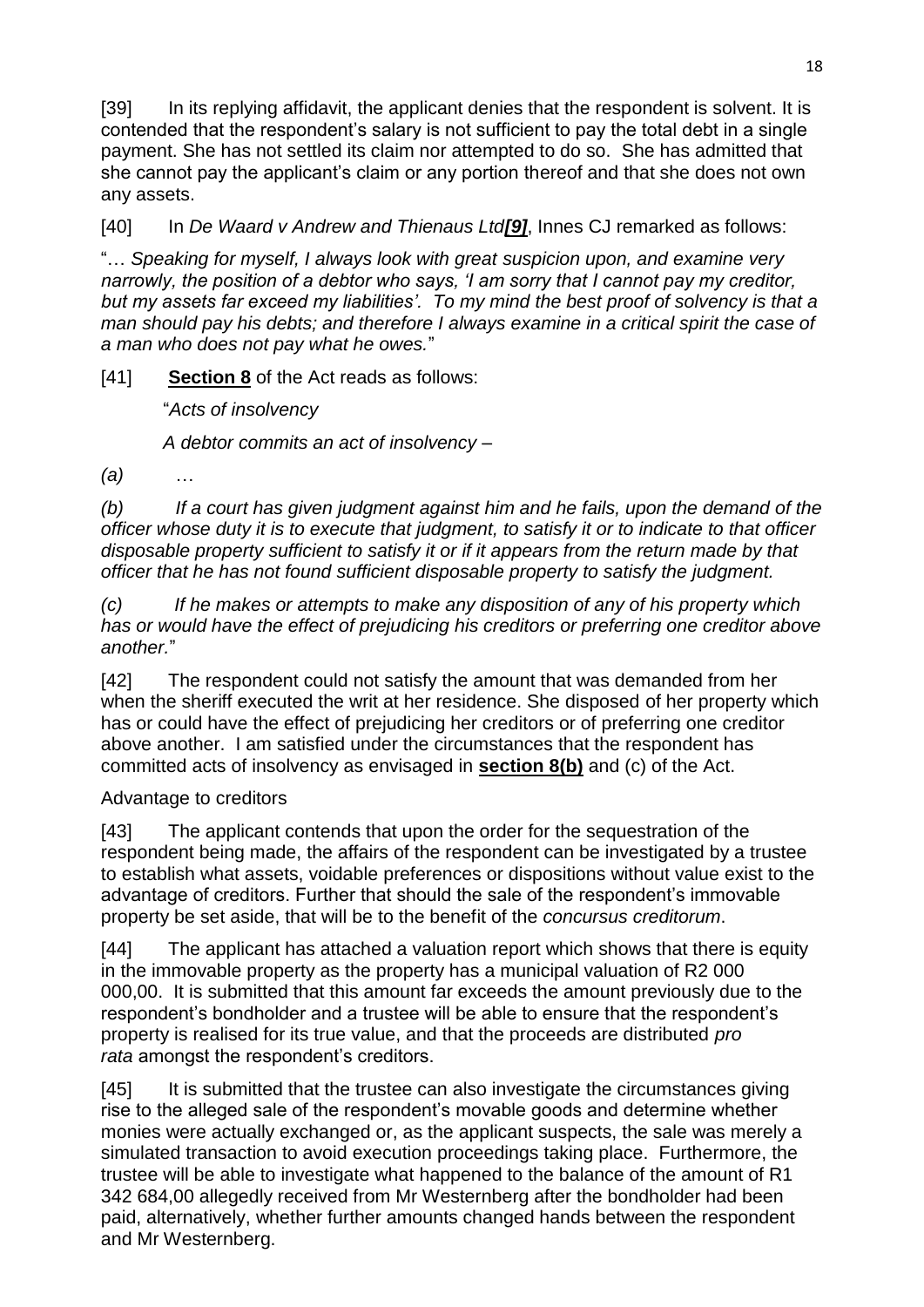[46] The applicant asserts that despite having liquidated her assets, the respondent does not intend to pay her creditors. It is only through the sequestration of her estate that her *concursus creditorum* can expect to obtain redress.

[47] The respondent reiterates that besides the applicant, she has other two creditors with whom she is in good standing. She will remain in good standing with them as she has the ability and will to make payments as and when they fall due. She claims that the respondent refuses to engage in a proper and mature fashion with a view to liquidate the debt in monthly instalments until final payment.

[48] She denies that the sequestration of her estate will be to the advantage of creditors. It is submitted that the sequestration of the respondent's estate will only benefit the applicant.

[49] The *onus* of establishing advantage to creditors remains on the sequestrating creditor throughout, even where it is clear that the debtor has committed an act of insolvency**[\[10\]](http://www.saflii.org/za/cases/ZAGPPHC/2021/442.html#_ftn10)**. In certain earlier cases (e.g. *Wilkins v Pieterse*), the view was taken that once an act of insolvency (i.e. any act) is proved, the court will require convincing reasons to persuade it that sequestration will not be to the advantage of creditors. However, more recently, the courts have held that the commission of an act of insolvency is not necessarily material to the question of advantage to creditors. Certain acts of insolvency by their nature, tend to indicate advantage to creditors – for instance, a disposition of property which prejudices or prefers one creditor above another – but other acts, e.g., a *nulla bona* return, do not (see, e.g. *Lotzof v Raubenheimer[\[11\]](http://www.saflii.org/za/cases/ZAGPPHC/2021/442.html#_ftn11)*).

[50] Sequestration will only be to the advantage of creditors if it will result in a greater dividend to them than would otherwise be the case – e.g., through the setting aside of impeachable transactions, or the exposure of concealed assets – or if it will prevent an unfair division of the proceeds of the assets or some creditors being preferred to others**[\[12\]](http://www.saflii.org/za/cases/ZAGPPHC/2021/442.html#_ftn12)**.

[51] In *Gardee v Dhanmanta Holdings & Others[\[13\]](http://www.saflii.org/za/cases/ZAGPPHC/2021/442.html#_ftn13)*, a debtor's only creditor applied to sequestrate his estate on the basis of a *nulla bona* return. The court held that the creditor had to satisfy it that there was reason to believe that, after the costs of sequestration had been paid, he would recover an amount that was not negligible. Furthermore, he had to demonstrate some reasonable expectation that the amount would exceed the likely proceeds of ordinary execution. As he had given no information other than that he had obtained a *nulla bona* return, he had failed to show that sequestration would be to his advantage (see also *Mamacos v Davids[\[14\]](http://www.saflii.org/za/cases/ZAGPPHC/2021/442.html#_ftn14)*).

[52] The court does not have to be satisfied that sequestration will benefit creditors financially, merely that there is reason to believe that it will:

"*The facts put before the court must satisfy it that there is a reasonable prospect – not necessarily a likelihood, but a prospect which is not too remote – that some pecuniary benefit will result to creditors[\[15\]](http://www.saflii.org/za/cases/ZAGPPHC/2021/442.html#_ftn15).*"

[53] The respondent claims that she does not longer own any movable or immovable property. It was not disputed that the sale of her immovable property had the effect of settling the amount due to her previous bondholder. From her own version, the respondent contended that she pays her other creditors while she failed and/or neglected to pay the applicant's debt.

[54] The applicant's evidence relating to the valuation of the immovable property has not been rebutted. The applicant submits that should the sale of the respondent's immovable property be set aside, that will be to the advantage of creditors as the municipal valuation of R2 000 000,00 exceeds the value of the bond previously registered over the property which was R1 304 000,00. Furthermore, that the sequestration of the respondent's estate will ensure that the immovable property and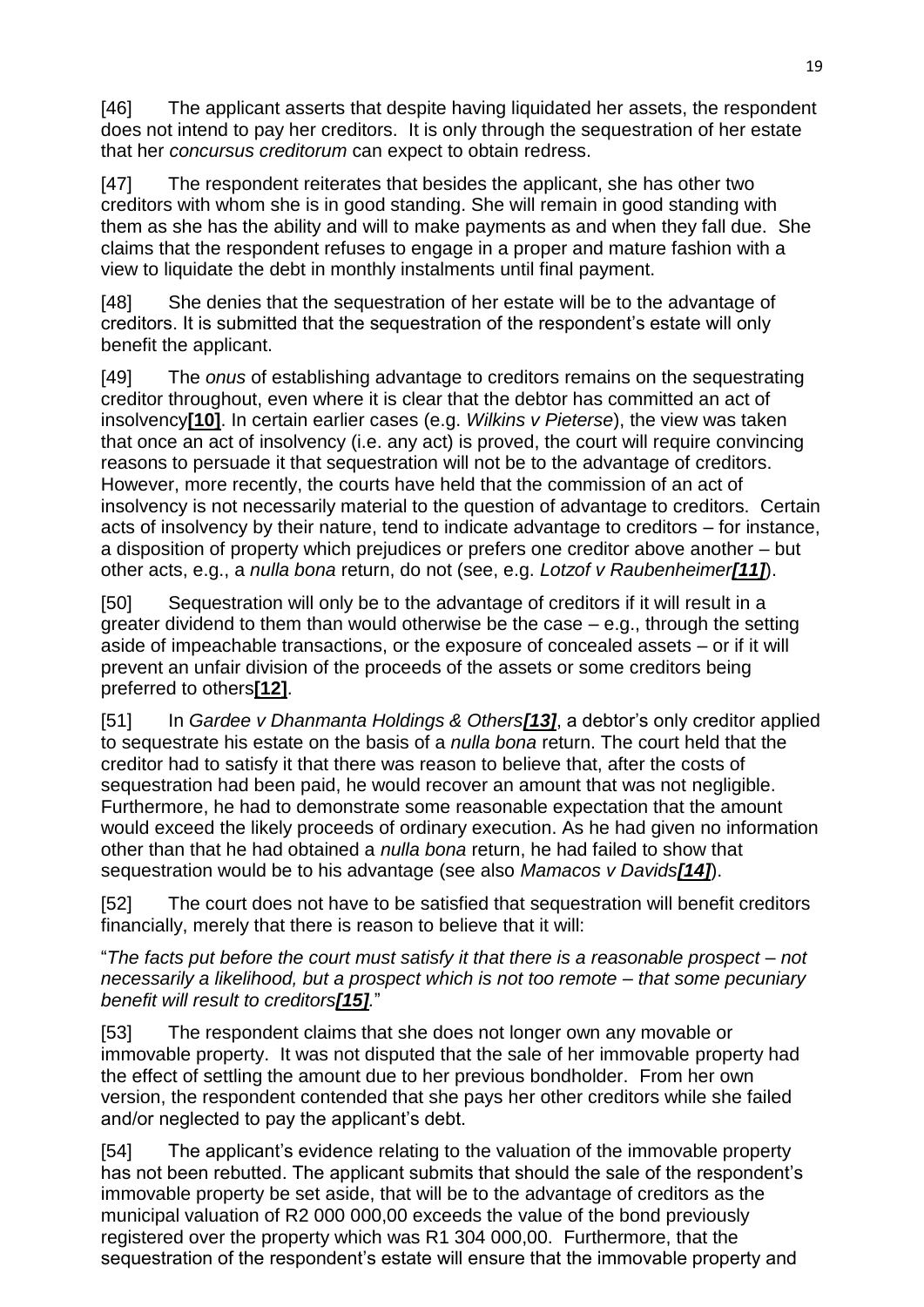any other movable property she may possess, is realised for its true value and the proceeds thereof are distributed *pro rata* amongst the respondent's creditors.

[55] In my view, the acts of insolvency committed by the respondent indicate an advantage to creditors. I am satisfied that there is a reasonable prospect that some pecuniary benefit will result to the creditors. Under the circumstances, the applicant has discharged its *onus* of establishing that the sequestration of the respondent's estate will be to the benefit of the creditors.

### **Conclusion**

[56] It therefore follows that a proper case has been made out for a provisional order of sequestration.

## **Costs**

[57] The respondent sought costs *de bonis propriis* against the applicant's attorney of record for launching the application.

[58] Mr J Vorster made submissions against the costs order sought against the applicant's attorney by the respondent.

[59] I have found in favour of the applicant in this application. The issue of the *de bonis propriis* costs order against the applicant's attorney sought by the respondent does not arise. I am therefore not inclined to grant further costs in this application save for the costs in the sequestration.

[60] Consequently, an order is made in terms of the draft order marked "X".

### **Nzwalo Investments (Pty) Ltd v Infoguardian (Pty) Ltd (6950/2020) [2021] ZAGPJHC 95 (23 July 2021)**:

The applicant ("Nzwalo") seeks the winding-up of the respondent ("Infoguardian") on the basis that Infoguardian is unable to pay its debts within the meaning of section 345 (1) (c) of the Companies Act 61 of 1973 ("the Act").

2 The application was originally opposed. Answering affidavits and heads of argument were filed for both parties. Counsel for both parties submitted a joint practice note after the matter was placed on my roll.

3 However, Infoguardian's legal representatives then withdrew, and Infoguardian was left unrepresented. Nzwalo's attorneys contacted Infoguardian shortly before the hearing to confirm that the matter would proceed, but no-one ultimately appeared for Infoguardian at the hearing.

4 The matter accordingly proceeded unopposed, but Mr. Hollander, who appeared for Nzwalo, nonetheless carefully presented the case, and dealt fairly with the issues raised in Infoguardian's answering affidavit.

5 On a conspectus of the papers, I am not satisfied that section 364A of the Act has been complied with, and I will postpone the application to permit that to happen. I briefly set out my reasons for reaching this conclusion below.

6 The matter originally came before Francis-Subbiah AJ, on 30 June 2020. Francis-Subbiah AJ granted a provisional winding-up order. All those with a legitimate interest in the winding-up of Infoguardian were called upon to advance reasons why the winding-up order should not be made final on 30 September 2020. On 30 September 2020, the return day of the provisional order was extended to 30 November 2020. It seems that on that date, the papers had not been made available to the presiding Judge seized with the matter, and the matter was not entertained. The return date was not extended further.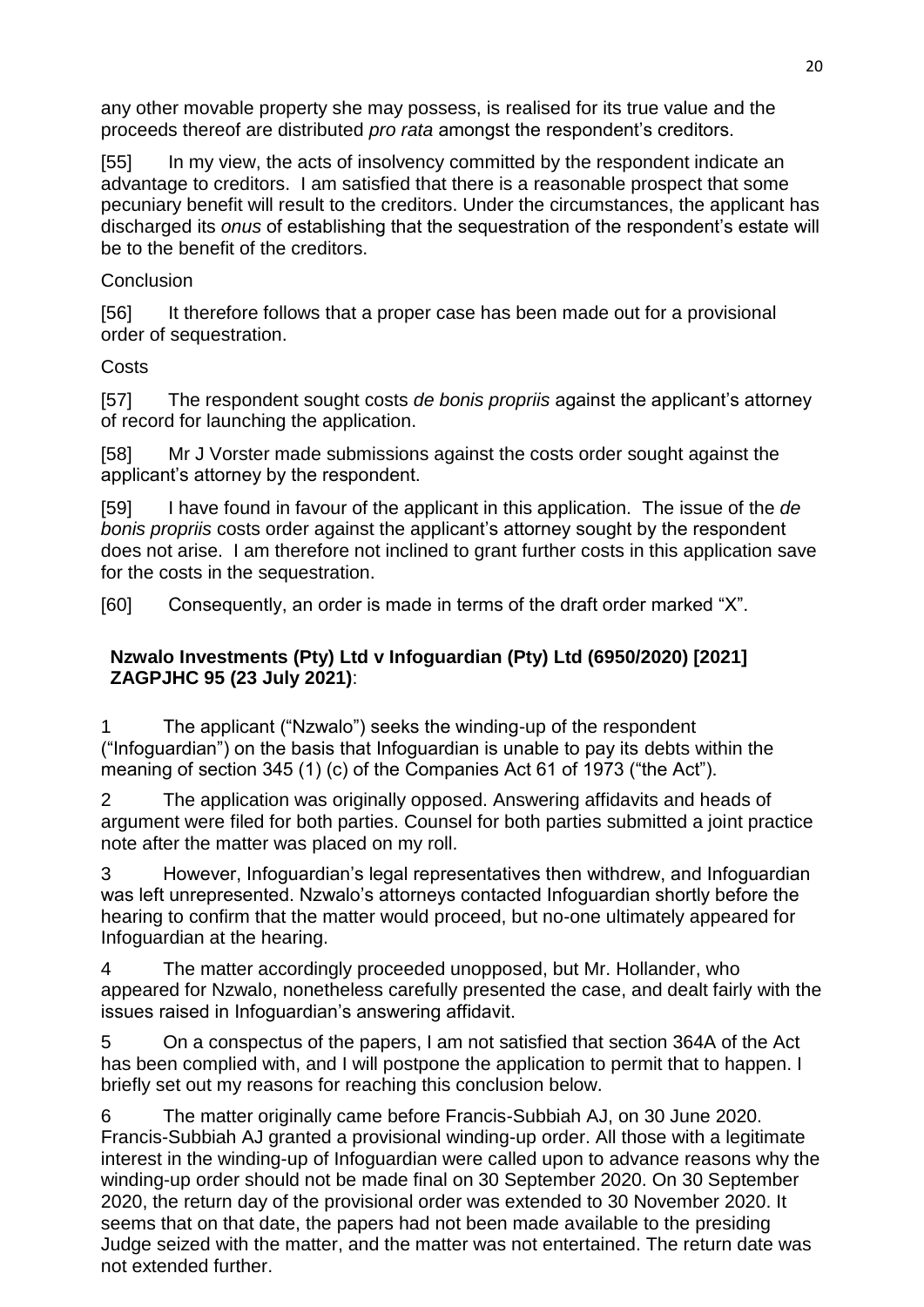Section 346A (1) (b) of the Act reads as follows –

- (1) A copy of a winding-up order must be served on-
	- $(a)$  ....
	- (b) the employees of the company by affixing a copy of the application to any notice board to which the employees have access inside the debtor's premises, or if there is no access to the premises by the employees, by affixing a copy to the front gate, where applicable, failing which to the front door of the premises from which the debtor conducted any business at the time of the presentation of the application;
	- $(c)$  ...
- 8 At first blush, this provision contains an anomaly, in that the opening phrase of section refers to the service of the order, but the body of section 346A (1) (b) refers to the application. Whatever the cause of the anomaly, the least the section requires is that both the application papers and any provisional windingup order must be served in the manner specified. These requirements are peremptory (*Hendricks NO v Cape Kingdom (Pty) Ltd* **[2010 \(5\) SA 274](http://www.saflii.org/cgi-bin/LawCite?cit=2010%20%285%29%20SA%20274)** (WCC), paras 31 and 50).
- 9 Mr. Hollander accepted that the provisional order had not been served in the manner required by section 346A (1) (b). Francis-Subbiah AJ's order had been served on Infoguardian's erstwhile attorney, who had agreed to send the order on to Infoguardian's employees.
- 10 This is plainly unsatisfactory. It is inconsistent with the Act, and it fails to have regard to the fact that, in these proceedings, Infoguardian's employees have a fundamentally different set of interests to Infoguardian itself. In those circumstances, service on Infoguardian's attorney, whatever his undertakings, cannot be proper service, whether in terms of the Act, or otherwise.
- 11 Mr. Hollander very fairly conceded this. However, he argued that it may be appropriate to consider the provisional order as having the effect of a *rule nisi*, which lapsed when it was not extended on 30 November 2020. A *rule nisi* has a fixed period of validity. Once that period of validity has expired, the *rule* lapses (see *Fisher v Fisher* **[1965 \(4\) SA 644](http://www.saflii.org/cgi-bin/LawCite?cit=1965%20%284%29%20SA%20644)** (W)). If the *rule nisi* has lapsed, there is nothing to be re-served on Infoguardian's employees, and the final winding-up application can be disposed of without further delay.
- 12 The problem in this case is that I do not think that Francis-Subbiah AJ's order can be read as having the effect of a *rule nisi*. In the first place, the order does not describe itself as a *rule nisi*. Secondly, there is nothing in the Act that suggests that provisional winding-up orders are *rules nisi* by nature. This is to be contrasted with section 11 of the Insolvency Act 24 of 1937, which clearly states that provisional sequestration orders are *rules nisi*. Thirdly, there is nothing in the language of Francis-Subbiah AJ's order itself that suggests that the provisional order will lapse in the event that the return day is not extended.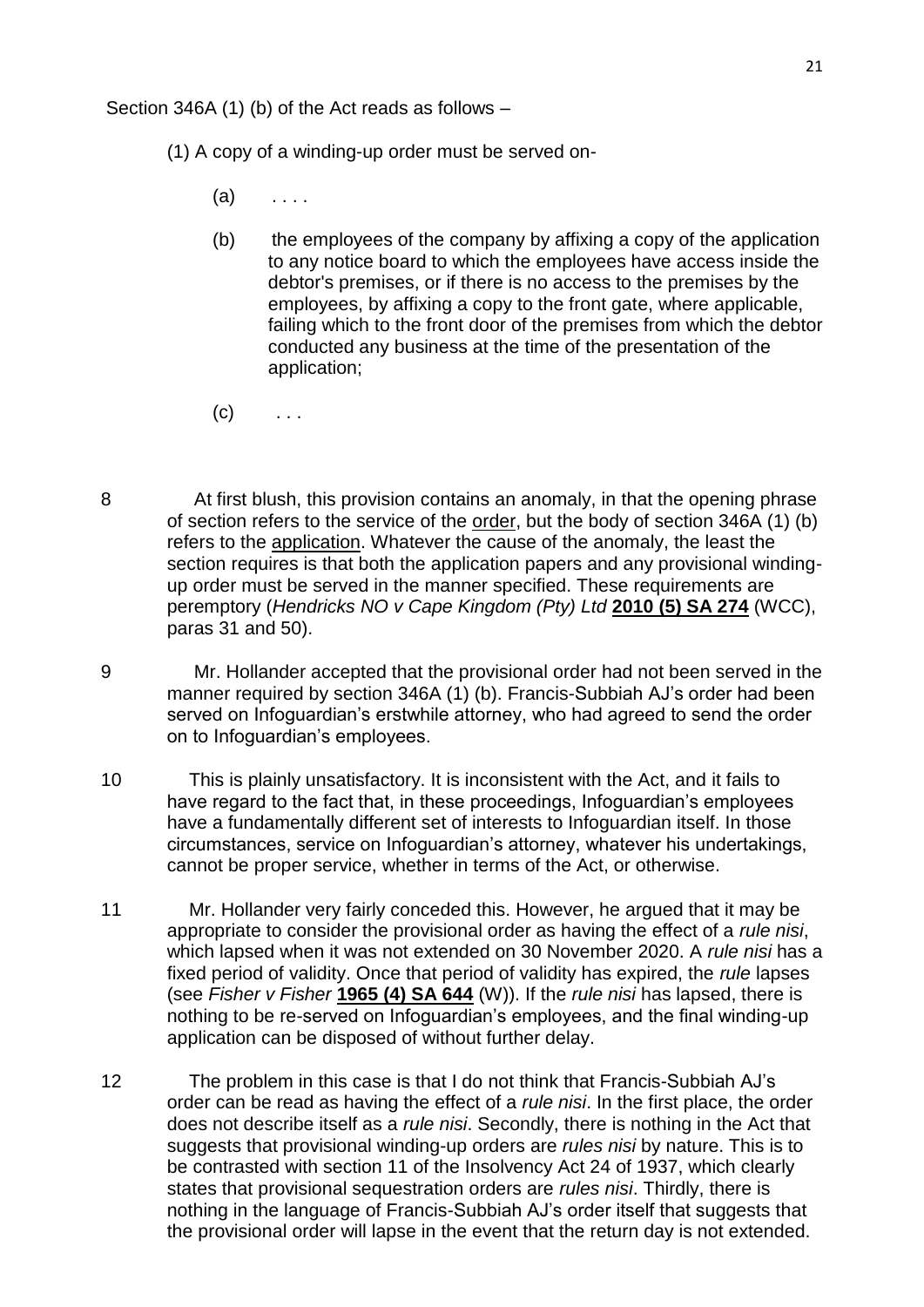- 13 The concept of a *rule nisi* is to be distinguished from that of a provisional or interim order. A *rule nisi* is an order to show cause on a return day why a particular order should not be made. On its own, a *rule nisi* has no legal effect other than to put those to whom it is addressed on notice that specified relief will be sought on the return day.
- 14 An interim or provisional order is different. The order has specified legal consequences beyond mere notice of the prospect of final relief being granted.
- 15 Often a *rule nisi* and an interim interdict are issued in the same order at the same time, but that does not mean they are the same thing. When a *rule nisi* is coupled with an interim interdict, the order sought to be confirmed on the return day will have interim effect until the return day. If the return day passes then both the *rule* and the interdict expire.
- 16 But, unless a Court specifically directs that it should take the form of a *rule nisi*, it seems to me that a provisional winding-up order has a life of its own, underpinned by the Act, with legal consequences that do not depend on a court's willingness to extend them to a specified return day. The provisional order subsists until the final disposition, one way or the other, of the winding-up application.
- 17 The return day in Francis-Subbiah AJ's order was simply a date on which an application for the final winding-up order could have been considered in light of the submissions made by any person who responded to the provisional order. It was not intended to circumscribe the effect of the provisional order itself.
- 18 There is nothing that suggests that the provisional order would itself cease to have effect if the return day came and went without further action on the part of the court. It seems to me that such a consequence would be inherently undesirable, because it would mean that a company could be placed in and out of provisional winding-up simply because, as happened this case, a clerical error meant that the return day could not be extended.
- 19 Had the Act intended provisional winding-up orders to have such a tenuous existence, it would surely have provided specifically for provisional winding-up orders to take the form of *rules nisi*, as section 11 of the Insolvency Act 24 of 1937 does.
- 20 It follows that Francis-Subbiah AJ's order remains in effect, but the provision of the Act requiring its service on the respondent's employees has not been complied with. The only relief to be granted in those circumstances is to postpone the matter to permit Nzwalo to comply with section 346A (1) (b) of the Act.
- 21 In the circumstances, I make the following order
	- 21.1 The application is postponed to the opposed motion roll at 10am on 4 October 2021.
	- 21.2 The applicant is directed to serve a copy this judgment and the order of Francis-Subbiah AJ on the respondent's employees in the manner provided for in 346A (1) (b) of the Companies Act 61 of 1973.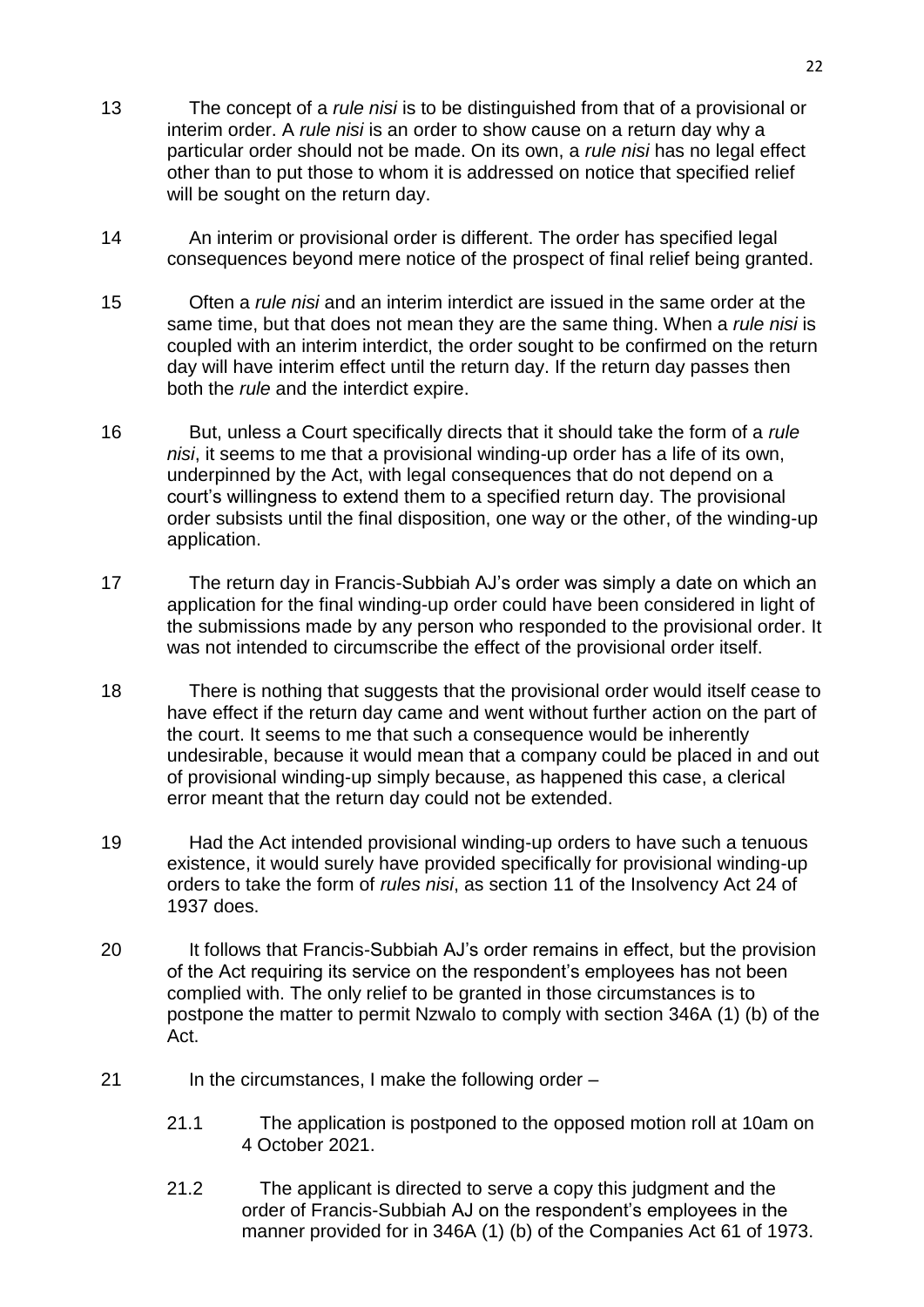- 21.3 All persons with a legitimate interest are called upon to put forward their reasons why this court should not order the final winding-up of the respondent on 4 October 2021 at 10am, or as soon thereafter as counsel may be heard.
- 21.4 Costs are reserved.

### **Fuelex (Pty) Limited v SP Attorney Incorporated and Others (42546/2020) [2021] ZAGPJHC 103 (23 July 2021)**:

Applicationf for liquidation-provisional order not served –rule nisi extended.

[1]. In this opposed application by the applicant for the liquidation of the first respondent, I am required to adjudicate only the issue of costs. The applicant, after having proceeded with the application and after having received the first respondent's answering affidavit, now has a clear understanding of the true facts in the matter, which do not support the applicant's cause to have the first respondent liquidated. This, so the applicant contends, was as a result of the first respondent playing 'cat-and-mouse' prior to the applicant issuing the liquidation application, leaving the applicant no choice but to base its legal action on inferential reasoning.

[2]. In its replying affidavit dated the  $17<sup>th</sup>$  of December 2020, the applicant gave a clear and unequivocal indication that it has no intention of prosecuting the application further. The liquidation application has accordingly for all intents and purposes been abandoned by the applicant, who is however not prepared to formally withdraw the application, as that would entail it having to tender the costs of the application. The applicant contends that the conduct of the first respondent was *mala fide* and unbecoming of a firm of attorneys and which conduct left the applicant with no alternative but to take the legal action it did. Therefore, because of these special circumstances, so the applicant submits, it should not be held liable for costs. In fact, so the argument on behalf of the applicant goes, the first respondent should pay the applicant's costs.

[3]. The first respondent, on the other hand, contends that the applicant had no business diving headfirst into an urgent application for the liquidation of the first respondent, before first establishing the facts. The first respondent has been successful in opposing the application for its liquidation and therefore, so the argument on behalf of the first respondent goes, applying the general rule, the applicant should be liable for the first respondent's costs.

[4]. The trigger for the liquidation application was an assumption by the applicant that the first respondent had misappropriated about R960 000 of the applicant's money, which it (the first respondent) had received from the second respondent in settlement of the latter's indebtedness to the applicant. This amount, so the applicant assumed, had been stolen by the first respondent, relying in that regard on a communication from the second respondent. With the benefit of hindsight, which, we know, is an exact science, it can safely be said that that that assumption was wrong. The applicant's attorneys therefore demanded payment of the settlement amount of the R960 000 odd by 14:00 on the 23<sup>rd</sup> of November 2020, failing which, so the demand went, the applicant would proceed with an urgent winding up application.

[5]. In its written response on the  $25<sup>th</sup>$  November 2020 to the aforesaid demand, the first respondent gave a perfectly plausible explanation to the effect that at some point it (the first respondent) acted for both the applicant and the second respondent. The latter during April 2020 instructed them to make to the applicant a settlement offer, but before the offer could be made, the applicant terminated the first respondent's mandate. The first respondent therefore, on instruction from the second respondent, held on to the R960 000 and awaited further instructions from the second respondent.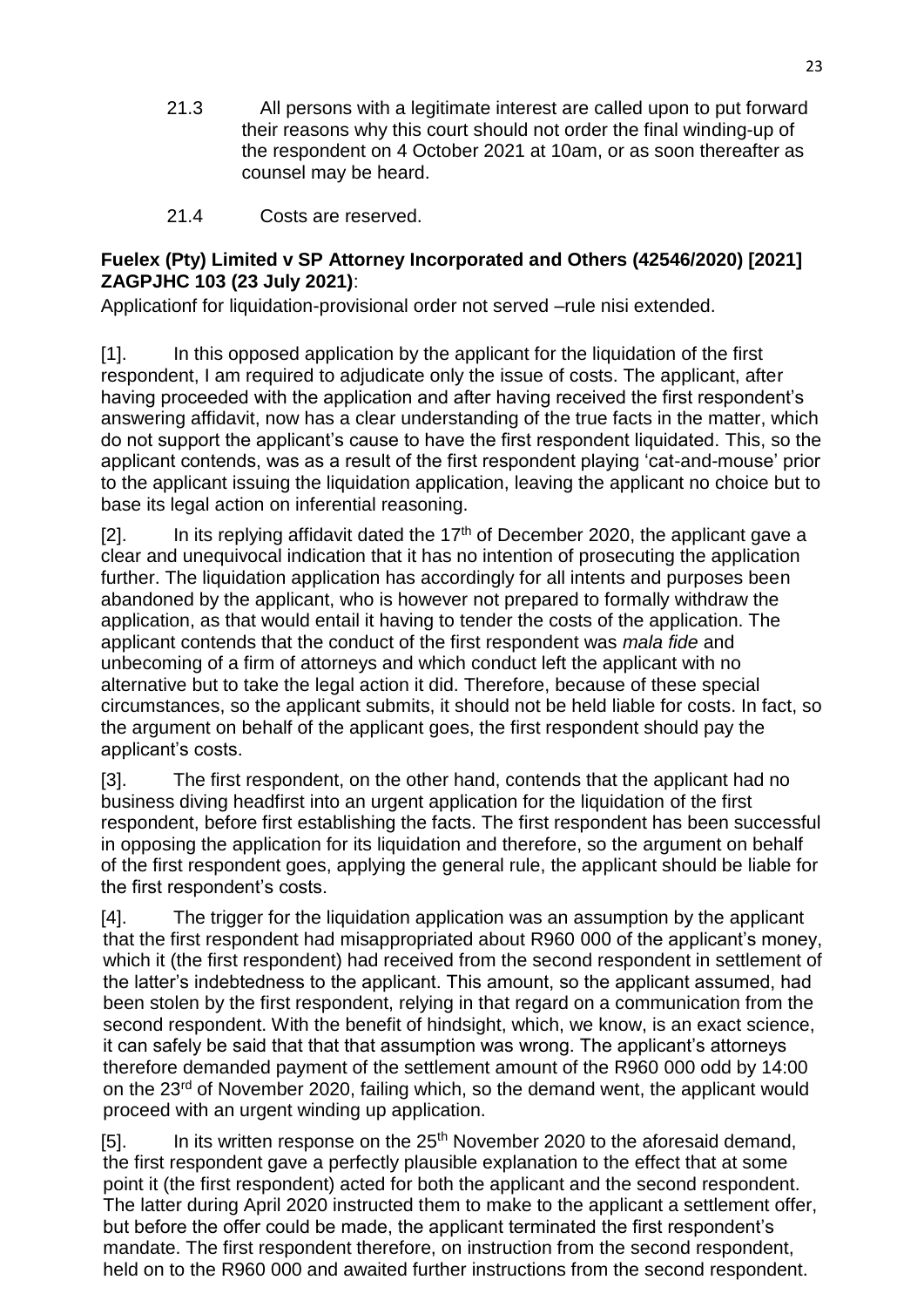Importantly, the claim by the first respondent that the matter had not been settled was corroborated by the objective documentary evidence, notably the fact that the supposed settlement agreement had not been signed by the applicant. As already indicated, the indications were that the first respondent's explanation was viable especially in view of the fact that no settlement agreement had been concluded in relation to the dispute between the applicant and the second respondent.

[6]. Strangely, the applicant, probably motivated by a deep-rooted suspicion of the first respondent and some serious conspiracy theories harboured by the applicant, fuelled by an erroneous claim by second respondent that the dispute had been settled between them, opted not to accept the first respondent's explanation. In fact, what the applicant then did was to 'jump the gun', as it was put by the first respondent in their papers, and to launch the urgent application for the liquidation of the first respondent. In my view, this cause was ill-advised and misguided. This is so simply because of the quantum leap that need to be taken by the applicant from the point of the suspicion that the first respondent had stolen the money – with no real objective facts to support the suspicion – to positive allegation that the first respondent owes the applicant the said sum as a basis for a liquidation of the first respondent.

### **South African Reserve Bank v Leathern N.O and Others (854/2020) [2021] ZASCA 102 (20 July 2021)**

Assets– funds in bank accounts blocked in terms of Regulation 22A and/or 22C of the Exchange Control Regulations – whether the requirements to set aside blocking order satisfied – whether such funds vested in an insolvent estate – whether sequestration order invalidates blocking order.

[1] On 15 June 2017 the appellant, the South African Reserve Bank (the Reserve Bank) issued a blocking order against two bank accounts of Mr Ahmed Dawood Bhorat, trading as R & R Traders and Brokers (R and R Traders) held with the fourth respondent, Grobank Limited (formerly the Bank of Athens). The accounts were blocked on suspicion that Mr Bhorat had used them in contravention of certain provisions of the Exchange Control Regulations (the regulations); promulgated in terms of s 9 of the Currency and Exchanges Act 9 of 1933 (the Act).**[1]** At the time, the funds standing to his credit in the two accounts were R13 132 887.98 and R1 868 995.05, respectively.

[2] Five days later, on 20 June 2017, Mr Bhorat's estate was provisionally sequestrated at the instance of the South African Revenue Services (SARS), pursuant to an unsatisfied judgment obtained against Mr Bhorat in March 2015 for outstanding tax liability of over R40 million. The first, second and third respondents were provisionally appointed co-trustees of Mr Bhorat's estate on 11 July 2017, and finally appointed on 24 October 2018, following confirmation of the provisional sequestration order on 5 March 2018.

[3] The trustees asserted that in terms of s 20(2)(*a*) of the Insolvency Act 24 of 1936 (the **Insolvency Act) the** funds formed part of Mr Bhorat's estate, and as such, vested in them as the trustees of his insolvent estate with effect from the date of Mr Bhorat's provisional sequestration, 20 June 2017. Accordingly, they demanded that the funds be paid over to them. The Reserve Bank declined for Grobank to do so, and contended that according to its investigations, the funds did not 'belong' to Mr Bhorat and accordingly did not accrue to his insolvent estate.

[4] Consequently, the trustees launched an application in the Gauteng Division of the High Court, Pretoria (the high court) seeking a declaratory order that the funds vested in them as the trustees of the insolvent estate of Mr Bhorat. Ancillary thereto, they sought an order lifting the 'blocking' order; and for Grobank to pay over the funds to them. The Reserve Bank opposed the application. Grobank did not oppose the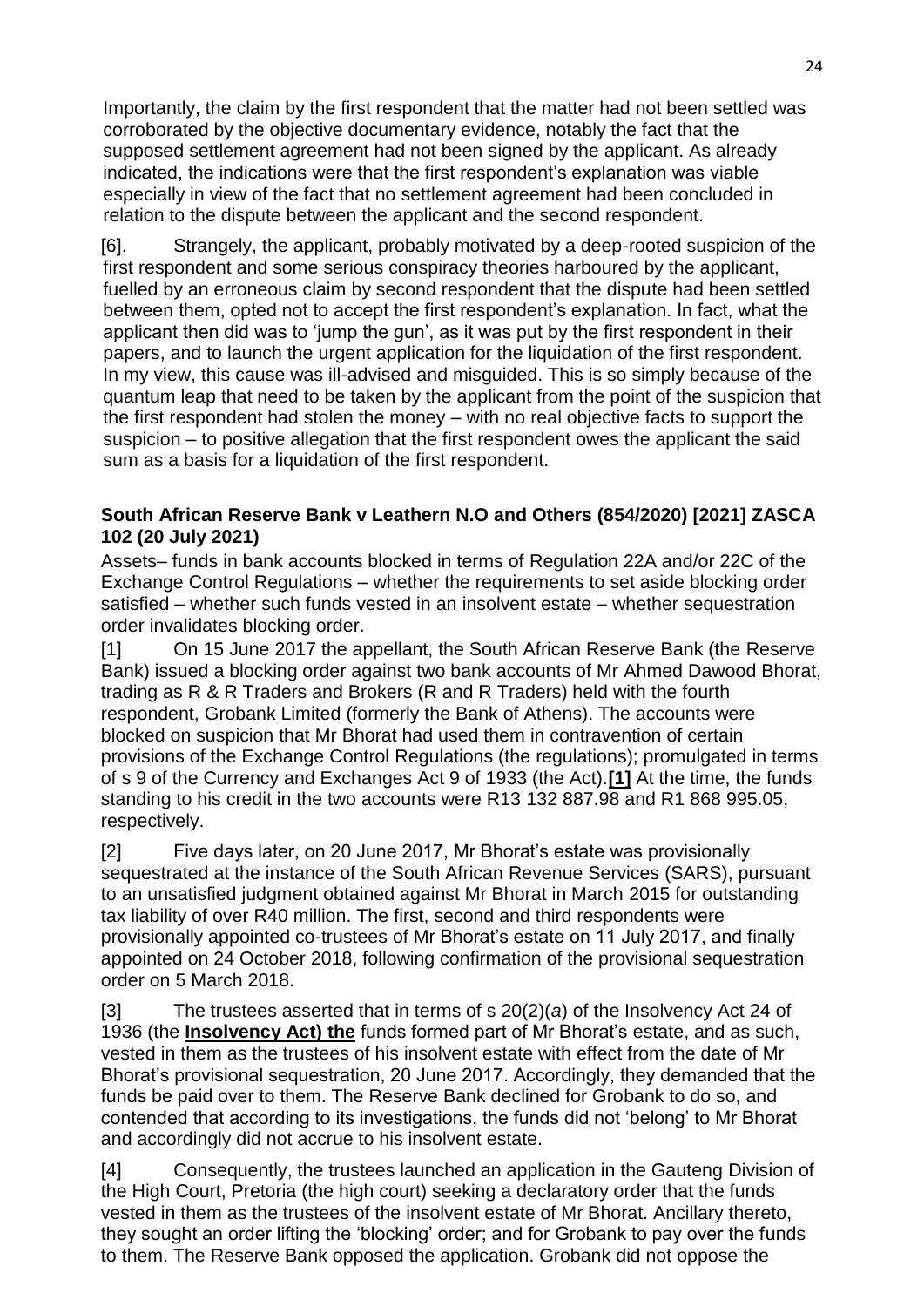application, and has adopted the same stance in this appeal by filing a notice to abide the decision of this Court.

[5] The thrust of the trustees' application was that: (a) the Reserve Bank did not have reasonable grounds to block Mr Bhorat's accounts; (b) neither the regulations under which the accounts were blocked, nor the common law, exclude or exempt the funds from vesting in the insolvent estate; (c) the blocking of the accounts did not divest Mr Bhorat's insolvent estate of the ownership of the funds, nor did it grant the Reserve Bank a preferent right to the funds above the rights of the creditors in the insolvent estate. The trustees' assertions prevailed in the high court, which issued a declaratory order that the funds vested in Mr Bhorat's insolvent estate. The high court accordingly lifted the blocking order and ordered Grobank to immediately pay over the funds to the trustees. The Reserve Bank was also ordered to pay the costs of two counsel.

**On appeal from:** Gauteng Division of the High Court, Pretoria (Holland-Müter AJ sitting as court of first instance):

- 1 The appellant's application to adduce further evidence is dismissed with costs including the costs of two counsel.
- 2 The appeal is upheld with costs including the costs of two counsel.
- 3 The order of the high court is set aside and replaced with the following:

'The application is dismissed with costs including the costs of two counsel.'

### **Capitec Bank Holdings Limited and Another v Coral Lagoon Investments 194 (Pty) Ltd and Others (470/2020) [2021] ZASCA 99 (9 July 2021)**

Company law- Sale of shares-Contract – approach to interpretation – good faith – consent as a requirement for the sale of shares – past conduct as a guide to interpretation – parol evidence rule – good faith at common law – independent source of contractual obligation – orders requiring the grant of consent

[1] The first appellant, Capitec Bank Holdings Limited (Capitec Holdings), the first respondent, Coral Lagoon Investments 194 (Pty) Ltd (Coral), and the second respondent, Ash Brook Investments 16 (Pty) Ltd (Ash Brook), in December 2006, concluded a subscription of shares and shareholders agreement (the subscription agreement). Pursuant to the subscription agreement, Coral subscribed for, and Capitec Holdings issued, 10 million ordinary shares to Coral. Coral, in turn, was required to allot and issue shares to Ash Brook so as to constitute Ash Brook as the only ordinary shareholder of Coral. This was done. The object of the subscription agreement was, as its recital explains, to permit Capitec Holding to increase its black shareholding, and thereby fulfil its black empowerment obligations.

[2] Regiments Capital (Pty) Ltd (Regiments Capital) held a 59.82% interest in Ash Brook. On 8 August 2019, Regiments Capital, and various parties related to it (the Regiments Parties), Coral and the third respondent, the Transnet Second Defined Benefit Fund (the Fund), entered into a settlement agreement. The settlement agreement required Regiments Capital and the Regiments Fund Managers to pay the Fund a settlement amount of R500 million, together with interest, in settlement of the Fund's claims against the Regiments Parties. Those claims arose from litigation instituted by the Fund against the Regiments Parties. The Fund alleged that the Regiments Parties had defrauded the Fund and sought to recover monies for the benefit of the Fund's members. The settlement amount was to be funded by the sale of 810 230 Capitec Holdings shares (the sale shares). The proceeds of the sale were to be used to discharge the settlement amount owing to the Fund, with the balance of the purchase price to be paid by the Fund to an account nominated by Coral.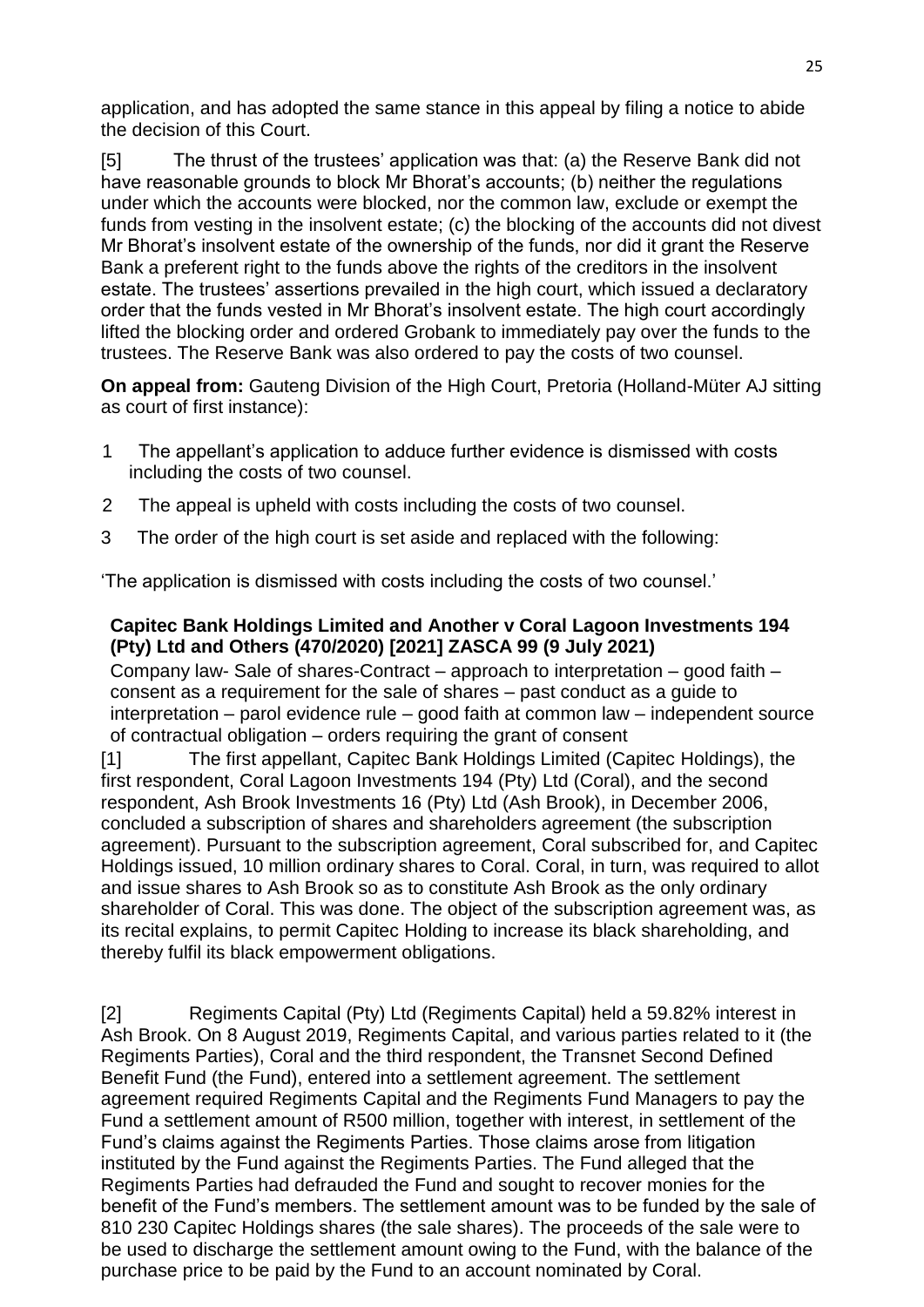[3] Among the suspensive conditions in the settlement agreement, clause 3.1.4 stipulated that 'the Capitec Consent having been duly obtained and executed'. The Capitec Consent was defined to mean 'the written agreement and consent of Capitec to the sale and purchase of the Sale Shares . . .'. This condition was stated to be for the sole benefit of the Regiments Parties and Coral.

[4] Coral and the Fund sought to obtain the consent of Capitec Holdings for the disposal of the sale shares by Coral. Correspondence between the parties ensued. The positions adopted by the parties will be considered in what follows. Capitec Holdings did not give its consent. On 2 September 2019, Coral and Ash Brook brought an urgent application in the Gauteng Division of the High Court, Johannesburg (the high court). They sought a declarator that the withholding by Capitec Holdings of its approval or consent for the disposal of the sale shares pursuant to the settlement agreement was unreasonable as contemplated in clause 13.7 of the subscription agreement and in breach of Capitec Holdings' duties of good faith in terms of clause 13.11 of the subscription agreement, alternatively, at common law. In addition, mandatory relief was sought, directing Capitec Holdings to give its approval or consent in terms of the settlement agreement. The Fund, cited as the third respondent in the application, brought a counter-application against Capitec Holdings for an order that Capitec Holdings had no right under the subscription agreement to prevent Coral from selling the sale shares to the Fund.

[5] The predicate of Coral and Ash Brook's application was that Capitec Holdings was obliged to consent to the sale by Coral of the sale shares to the Fund. The counter-application of the Fund proceeded from a different premise: the sale by Coral of the sale shares to the Fund does not require the consent of Capitec Holdings in terms of the subscription agreement. Capitec Holdings opposed both applications. However, in doing so, Capitec Holdings acknowledged that Coral could sell its shares to anyone without securing the consent of Capitec Holding. That did not mean that Coral's sale of the sale shares was without consequence. Capitec Holdings contended that if the purchaser of the sale shares was not a qualifying black person (in terms of the applicable legislation), then Capitec Holdings enjoyed the right to require Coral to acquire an equal number of Capitec Holdings shares, to replace the sale shares it had sold, in terms of clause 8.3 of the subscription agreement.

[6] Two minority shareholders of Ash Brook, the fourth respondent, Rorisang Basadi Investments (Pty) Ltd (Rorisang) and the fifth respondent, Lemoshanang Investments (Pty) Ltd (Lemoshanang), were given leave by the high court to intervene. They supported the application of Coral and Ash Brook and the relief claimed by them.

the Supreme Court of Appeal (SCA) handed down a judgment upholding the appeal against the Gauteng Division of the High Court, Johannesburg with costs, including the costs of two counsel.

The first appellant, Capitec Bank Holdings Limited (Capitec Holdings), the first respondent, Coral Lagoon Investments 194 (Pty) Ltd (Coral), and the second respondent, Ash Brook Investments 16 (Pty) Ltd (Ash Brook), in December 2006, concluded a subscription of shares and shareholders agreement (the subscription agreement). Pursuant to the subscription agreement, Coral subscribed for, and Capitec Holdings issued, 10 million ordinary shares to Coral. Coral, in turn, was required to allot and issue shares to Ash Brook so as to constitute Ash Brook as the only ordinary shareholder of Coral. This was done. The object of the subscription agreement was, as its recital explains, to permit Capitec Holding to increase its black shareholding, and thereby fulfil its black empowerment obligations.

Regiments Capital (Pty) Ltd (Regiments Capital) held a 59.82% interest in Ash Brook. On 8 August 2019, Regiments Capital, and various parties related to it (the Regiments Parties), Coral and the third respondent, the Transnet Second Defined Benefit Fund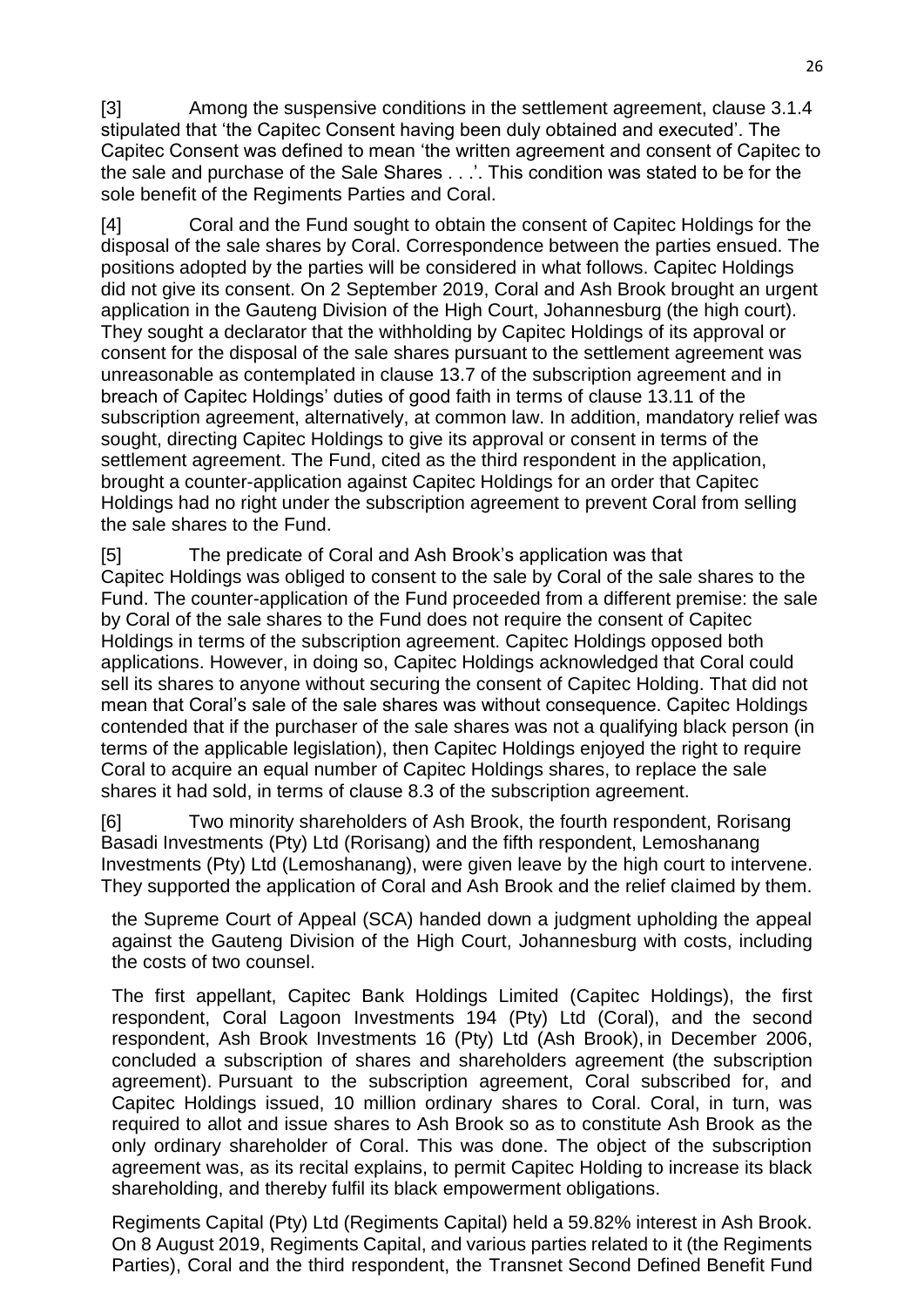(the Fund), entered into a settlement agreement. The settlement agreementrequired Regiments Capital and the Regiments Fund Managers to pay the Fund a settlement amount of R500 million, together with interest, in settlement of the Fund's claims against the Regiments Parties. Those claims arose from litigation instituted by the Fund against the Regiments Parties. The Fund alleged that the Regiments Parties had defrauded the Fund and sought to recover monies for the benefit of the Fund's members. The settlement amount was to be funded by the sale of 810 230 Capitec Holdings shares (the sale shares). The proceeds of the sale were to be used to discharge the settlement amount owing to the Fund, with the balance of the purchase price to be paid by the Fund to an account nominated by Coral.

Coral and the Fund sought to obtain the consent of Capitec Holdings for the disposal of the sale shares by Coral.Capitec Holdings did not give its consent. On 2 September 2019, Coral and Ash Brook brought an urgent application in the Gauteng Division of the High Court, Johannesburg (the high court). They sought a declarator that the withholding by Capitec Holdings of its approval or consent for the disposal of the sale shares pursuant tothe settlement agreement was unreasonable as contemplated in clause 13.7 of the subscription agreement and in breach of Capitec Holdings' duties of good faith in terms of clause 13.11 of the subscription agreement, alternatively, at common law. In addition, mandatory relief was sought, directing Capitec Holdings to give its approval or consent in terms of the settlement agreement. The Fund, cited as the third respondent in the application, brought a counter-application against Capitec Holdings for an order that Capitec Holdings had no right under the subscription agreement to prevent Coral from selling the sale shares to the Fund.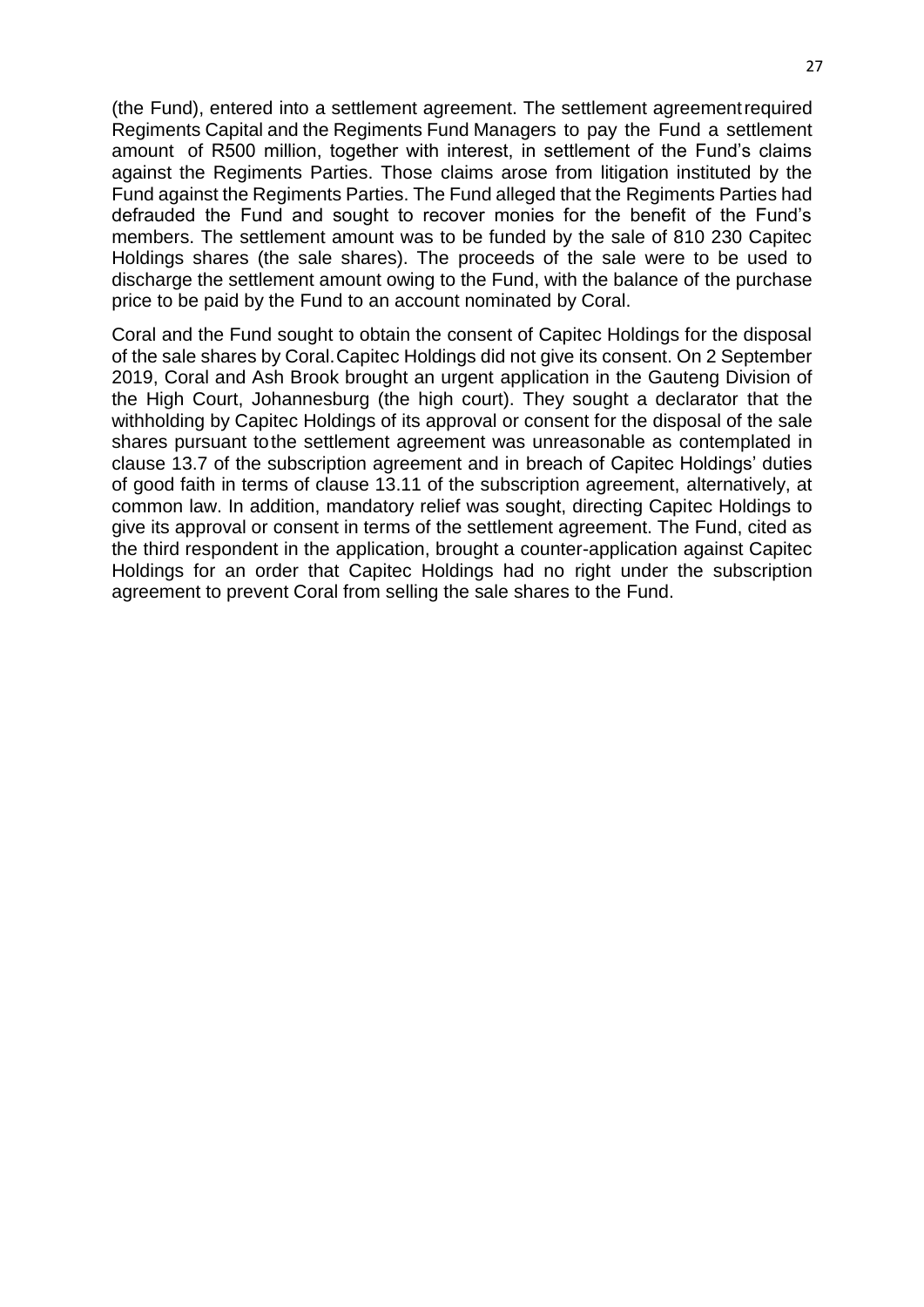The applications were heard in the high court by Vally J. He found for Coral and Ash Brook and determined thatCapitec Holding's refusal to consent to the sale of the sale shares was in breach of its contractual and common law duties of good faith and reasonableness and ordered Capitec Holdings to consent to the sale within two daysof the grant of the order. Capitec Holdings was also ordered to pay the costs of Coral and Ash Brook, and the costs of the Fund and the two intervening parties, Rorisang and Lemoshanang. Vally J refused Capitec Holdings leave to appeal these orders. This Court however granted leave.

The main issue in this appeal was whether Capitec Holdings' consent was required before Coral could sell the sale shares to the Fund, and if it was, did Capitec Holdings owe duties of good faith and reasonableness to Coral, which Capitec Holdings breached in failing to consent to the sale? The high court found that Capitec Holdings' consent was required for the sale of shares to take place, and Capitec Holdings was in breach of its duties of goodfaith and reasonableness in failing to consent to the sale. As a result, the high court issued an order declaring thatCapitec Holdings' refusal to consent to the sale was in breach of its contractual and common law duties of good faith. The high court, in addition, issued a mandamus requiring Capitec Holdings to grant its consent to the sale within two working days.

The SCA found that the text of clause 8.3 offered no indication that the consent of Capitec Holdings was requiredto permit Coral to sell the sale shares to the Fund. It held that the high court was in error in finding that the subscription agreement required the consent of Capitec Holdings in order for Coral to proceed with the sale to theFund. It held that the high court proceeded from its assessment of the conduct of Capitec Holdings to its conclusion as to the contents of the subscription agreement. The analysis should have commenced with an interpretation of what the subscription agreement provided. The SCA was of the view that had the high court done so, the meaningof clause 8.3 would have become plain.

The SCA considered the recent decision of the Constitutional Court in *University of Johannesburg* as to the relationship between the admission of extrinsic evidence to determine the meaning of a contract and the parol evidence rule. The implication of the decision was to render the parol evidence rule a residual rule.

It was found that the manner in which the parties implemented the subscription agreement was relevant evidenceas to what clause 8.3 meant. Extrinsic evidence was found to be admissible to understand the meaning of the words used in a written contract. The SCA reiterated the Constitutional Court affirmation about the fact that an expansive approach should be taken to the admissibility of extrinsic evidence of context and purpose, whether ornot the words used in the contract were ambiguous, so as to determine what the parties to the contract intended.

Further, the SCA was of the view that that Capitec Holdings wished to enforce its rights in terms of the subscription agreement could not be held to be a breach of good faith. Nor could good faith be marshalled to require Capitec Holdings to give consent, when none was required of it. The SCA held that the *Beadica* judgment provided an authoritative interpretation of cases that explain the role that good faith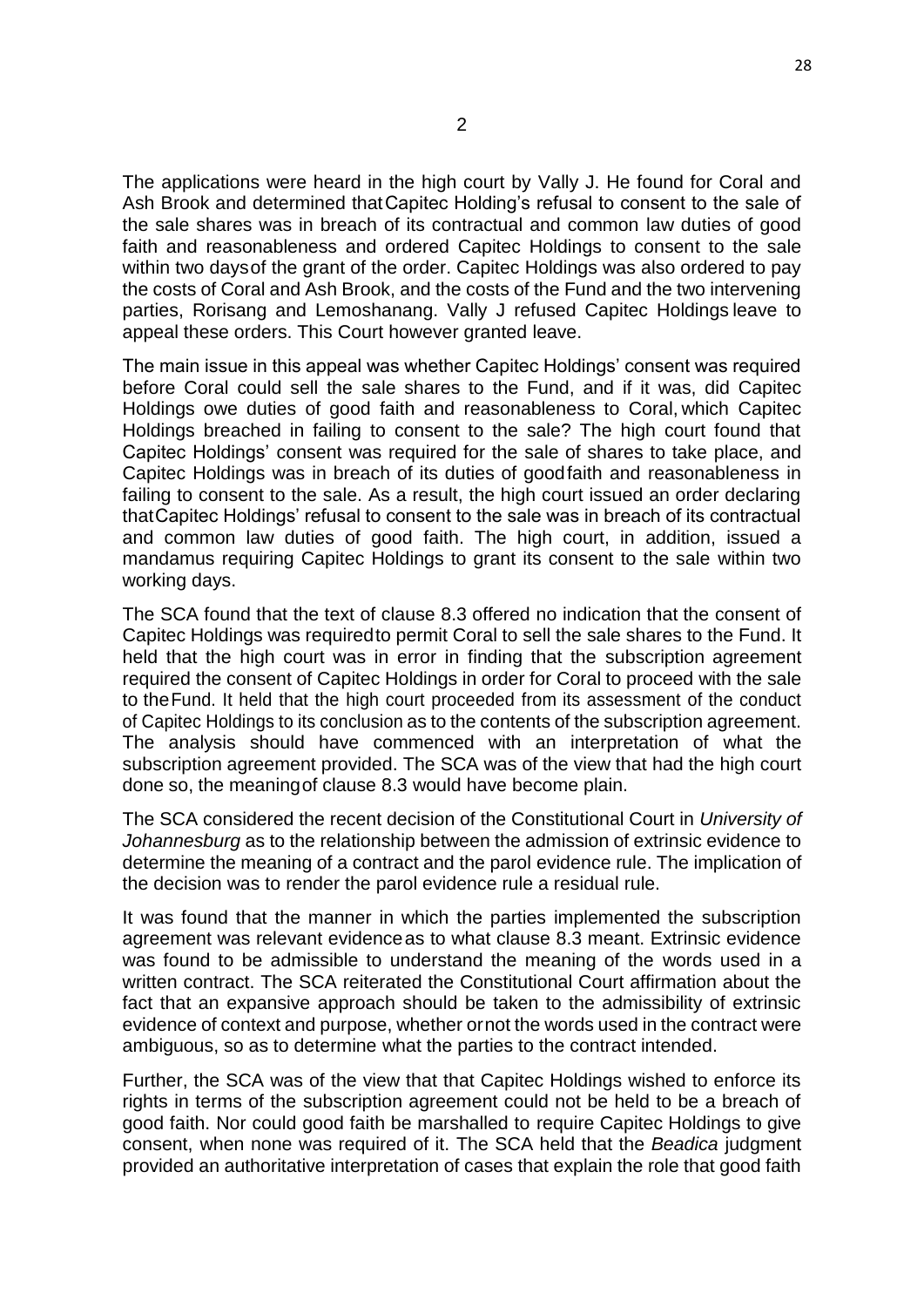plays in the law of contract. It was therefore found that the high court's reasoning based upon good faith, and the respondents' submissions in support of that reasoning, could not survive the exposition in *Beadica*. The reasoning for this was that *Beadica* affirmed that while good faith underlined the law of contract and informed its substantive rules, good faith and fairness were not substantive, freestanding principles to which direct recourse may be had so as to interfere with contractual bargains or decline to enforce contracts.

The SCA held that ultimately, what Coral and Ash Brook were in reality seeking was a waiver by Capitec Holdings of its right to require Coral to repurchase the equivalent number of shares it wished to sell. Further, Capitec Holdings had no obligation to do so, and invocations of good faith could not alter that position. In the result the appeal was upheld with costs, including the costs of two counsel, paragraphs  $4 - 8$ of the order of the high court were set aside and replaced with the following: 'the application under case number 30899/2019 is dismissed; theapplicants and the first and second Intervening Parties in case number 30899/2019 shall pay the costs of the firstand second respondents, such costs to include the costs of two counsel, where employed'.

### **Trevo Capital Ltd and Others v Steinhoff International Holdings (Pty) Ltd and Others (2833/2021) [2021] ZAWCHC 123 (2 July 2021):**

**Compromise with creditors-section 155-** sec 155 proposal seeking a declaratory order that two of the classes of creditors identified therein, namely, the Contractual claimants and the MPC claimants, do not constitute a '*class of creditors'* as envisaged by sec 155 of the Act and as such the compromise is not sanctionable by Court under sec 155(7)(b) of the Act. The present proceedings constitute, indirectly, a separate challenge to Steinhoff's sec 155 proposal.

[1] On 5 December 2017 the Steinhoff Group announced that its annual financial statements would be delayed and the following day its CEO, Mr Markus Jooste, resigned with immediate effect. What followed were revelations of large scale and longstanding irregularities in the financial statements of the Group which led to a massive decline in the value of its traded shares as well as acts of default in relation to major loan instruments. In the intervening years a process of debt restructuring was commenced within the Group which is ongoing and numerous legal claims were brought against Steinhoff companies by a variety of claimants whose shares had lost all but a fraction of their previous value.

[2] The applicants in the present matter are two such claimants. The first applicant, Trevo Capital Ltd (hereinafter 'Trevo'), instituted action against the first respondent (Steinhoff International Holdings (Pty) Ltd) (hereinafter 'SIHPL'), claiming in excess of R2bil, being a loss allegedly suffered as a result of SIHPL's alleged intentional, alternatively, negligent misstatements in its 2015 annual financial statements. The action is at an advanced stage but has not yet been certified as '*trial ready'*. Trevo's case is that, but for such statements, it would not have purchased shares by means of a forward sale which it concluded on or about in October 2015 with a related company.

[3] The second and third applicants, Hamilton BV and Hamilton 2 BV, (jointly referred to as 'Hamilton'), are foreign companies which between them allege that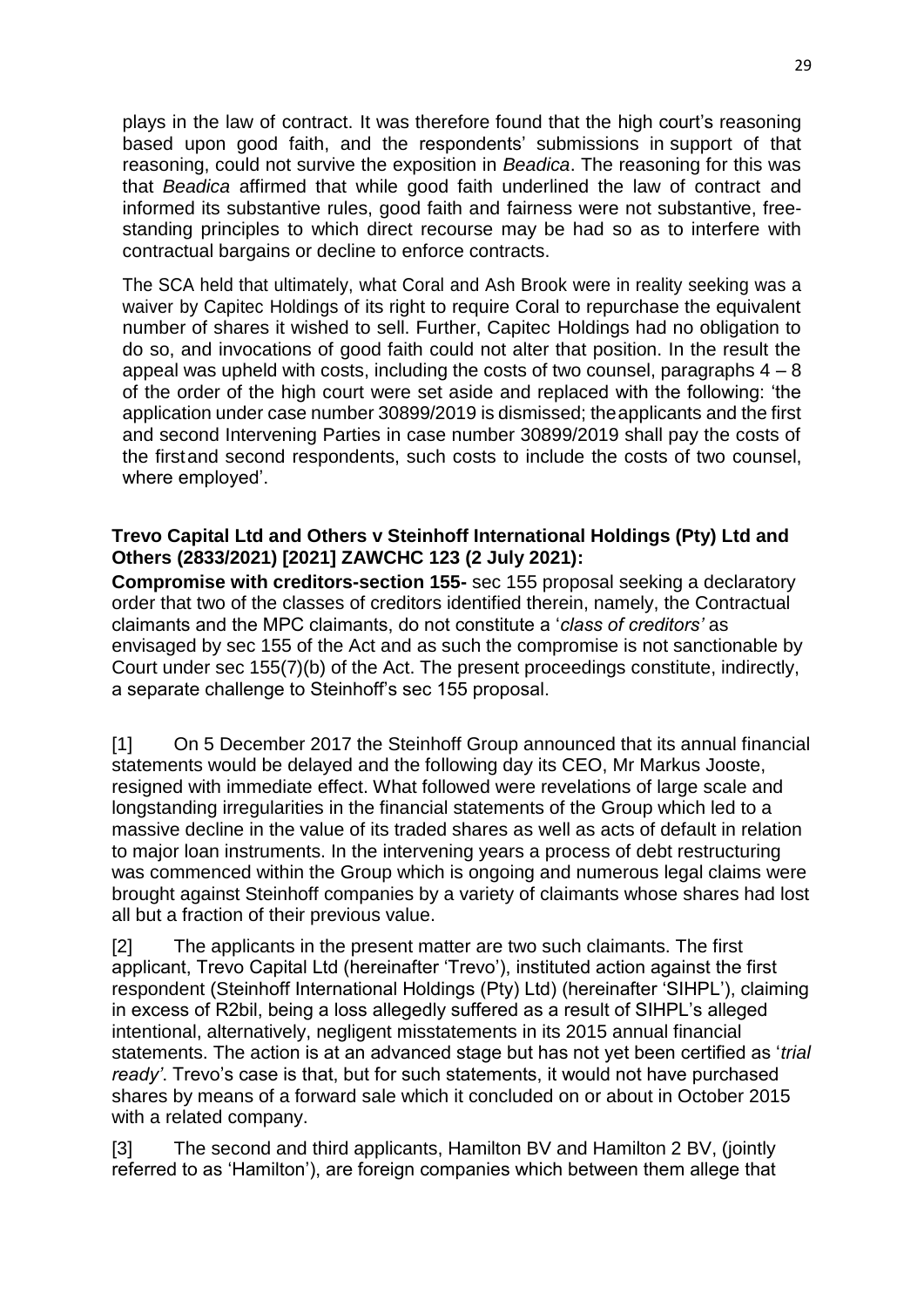they have taken assignment of more than 14 000 claims by investors against SIHPL and Steinhoff International Holdings NV (SIHNV), its Dutch subsidiary. Hamilton has instituted two claims against SIHPL in this Court in which they seek to recover losses allegedly suffered by the individual investors attributable to SIHPL's intentional, alternatively negligent, misstatements in its financial statements.

[4] SIHPL is a now private company. It was previously registered as a public company, Steinhoff International Holdings Ltd ('SIHL'), and listed on the JSE as the holding company of the Steinhoff Group of companies. In December 2015, pursuant to a scheme of arrangement in terms of sec 114 of the Companies Act, 71 of 2008 ('the Act'), SIHL's entire issued share capital was swapped for shares in Steinhoff NV ('SIHNV'), a company listed on both the JSE and the Frankfurt Stock Exchange. Investors who previously held shares in SIHL became shareholders in Steinhoff NV, the new holding company of the Steinhoff Group. The second respondent, Global Loan Agency Services (hereinafter 'GLAS'), is a limited company incorporated in terms of the laws of the United Kingdom and carries on business as a provider of financial administration services.

[5] The third respondents are the financial creditors of SIHPL as defined in a proposal by SIHNV and SIHPL (together 'Steinhoff') in terms of sec 115 of the Act to effect a compromise of their financial obligations with three classes of creditors identified therein, many of whose claims arise from the accounting irregularities referred to earlier. In July 2020 the broad terms of Steinhoff's proposed compromise with its creditors were set out in a '*term sheet'* on SIHNV's website. That term sheet was updated in October 2020 and has since been formally published by SIHPL pursuant to an order of this Court on 25 January 2021 making provision for publication of the proposal to creditors and all interested parties in terms of sec 155(2) of the Act. The proposal together with annexures runs to some 270 pages and was published on 23 March 2021. It involves the compromise of Steinhoff's financial obligations to three classes of creditors which were initially referred to in the term sheet as the CPU Creditors (FC or Financial Creditors class), Contractual claimants (CC class) and Market Purchase claimants (MPC class).

[6] In separate proceedings the applicants have challenged the sec 155 proposal seeking a declaratory order that two of the classes of creditors identified therein, namely, the Contractual claimants and the MPC claimants, do not constitute a '*class of creditors'* as envisaged by sec 155 of the Act and as such the compromise is not sanctionable by Court under sec 155(7)(b) of the Act. The present proceedings constitute, indirectly, a separate challenge to Steinhoff's sec 155 proposal.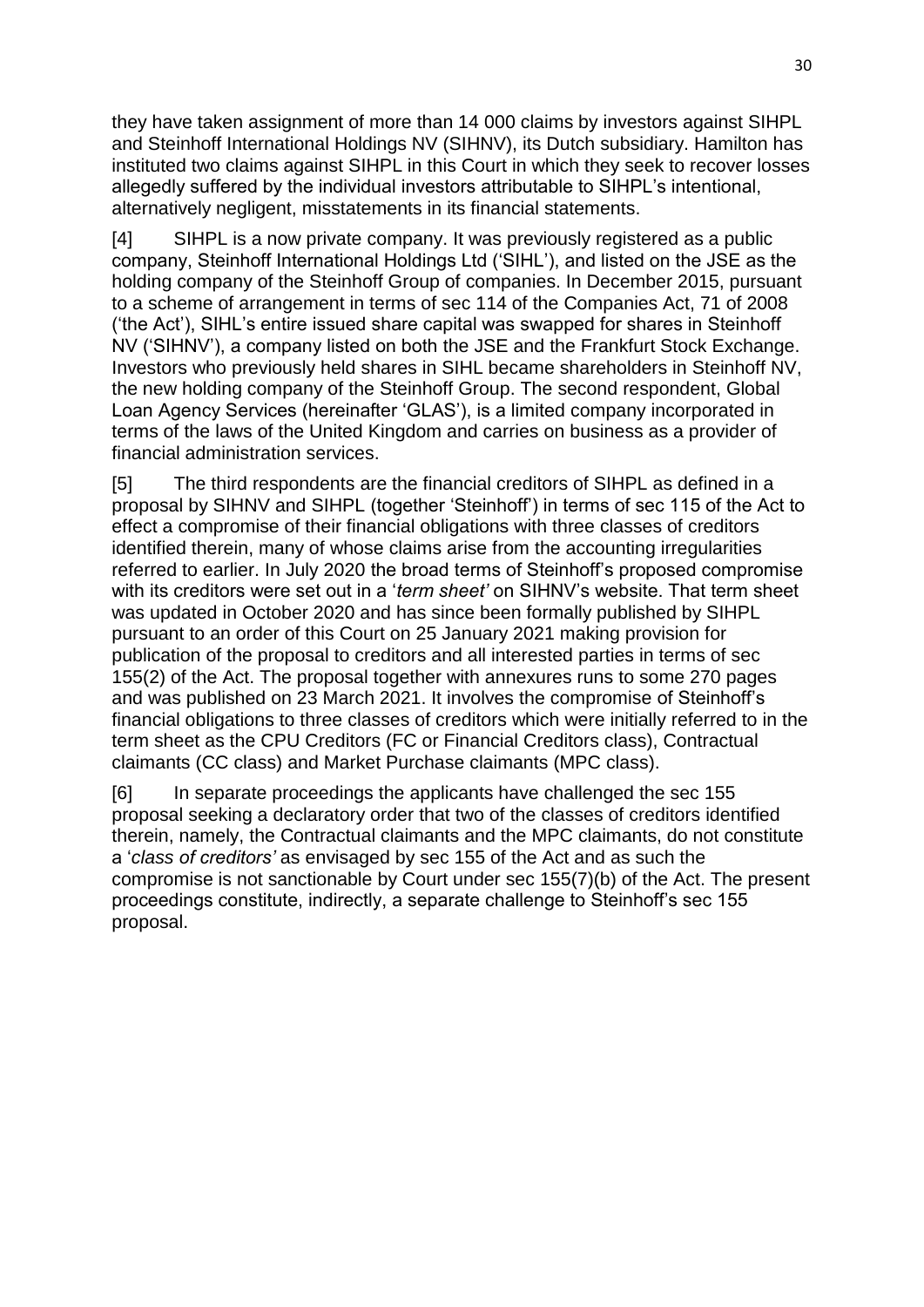Serious irregularities in financial statements of Steinhoff International (SIHPL) led to a massive decline in the value of its shares. Numerous claims were brought against Steinhoff companies by claimants, such as the applicants, whose shares had lost value. Most of the claims originated in a guarantee by SIHPL of a convertible bond issued to financial creditors and a subsequent contingent payment undertaking (CPU) replacing the guarantee.

The applicants sought a declarator that the guarantee and the CPU constituted the provision of financial assistance by SIHPL to a related company as contemplated in section 45(2) of the Companies Act 71 of 2008.

**Bozalek J** confirmed the applicants' standing [para 40] and discussed the applicability of the proper plaintiff rule against recovery of reflective loss [para 36].

Considering the applicability of section 45 to foreign companies, the court examined the Act's definitions of "company" and "corporation"; and discussed the approach to statutory interpretation and the presumption against superfluity.

The court concluded that the CPU constituted the provision of financial assistance by SIHPL and the declaratory relief to that effect was granted, while interdictory relief sought was refused.

#### **Trevo Capital Ltd v Steinhoff International Holdings (Pty) Ltd [\[2021\] JOL 50841](https://lexisnexisza.lt.acemlnc.com/Prod/link-tracker?redirectUrl=aHR0cHMlM0ElMkYlMkZkcml2ZS5nb29nbGUuY29tJTJGZmlsZSUyRmQlMkYxUzM2c1BLckNNeGo1aXVSNFVTaUdmTGdnemhnTm14MDElMkZ2aWV3JTNGdXNwJTNEc2hhcmluZw==&a=650031785&account=lexisnexisza%2Eactivehosted%2Ecom&email=74wJE8ORA6caefT5Z9VD%2Bv6RAh75nUo7gcyIyXc0xJM%3D&s=5a995110651184780325cd5806ea230e&i=1152A1201A10A8997)  [\(WCC\)](https://lexisnexisza.lt.acemlnc.com/Prod/link-tracker?redirectUrl=aHR0cHMlM0ElMkYlMkZkcml2ZS5nb29nbGUuY29tJTJGZmlsZSUyRmQlMkYxUzM2c1BLckNNeGo1aXVSNFVTaUdmTGdnemhnTm14MDElMkZ2aWV3JTNGdXNwJTNEc2hhcmluZw==&a=650031785&account=lexisnexisza%2Eactivehosted%2Ecom&email=74wJE8ORA6caefT5Z9VD%2Bv6RAh75nUo7gcyIyXc0xJM%3D&s=5a995110651184780325cd5806ea230e&i=1152A1201A10A8997)**

Xxx mmm

### **FIRSTRAND BANK LTD v MASTER OF THE HIGH COURT, PRETORIA AND OTHERS 2021 (4) SA 115 (SCA)**

**Insolvency** — Creditors — Secured creditors — Liability for contribution to costs of liquidation where free residue insufficient to cover — Where relying solely on their security and petitioning creditor not proving claim — Insolvency Act 24 of 1936, ss 14(3), 89(2) and 106*(a)*.

**Insolvency** — Creditors — Petitioning creditor — Liability for contribution to costs of liquidation where free residue insufficient to cover — Where secured creditors relying solely on security and petitioning creditor not proving claim — Insolvency Act 24 of 1936, ss 14(3), 89(2) and 106*(a)*.

The second respondent, a body corporate, was the petitioning creditor (for arrear levies) in the sequestration of the owner of a sectional title unit within the scheme it administered. No concurrent creditors proved any claims. The free residue in the estate having been insufficient to cover the estate's administration costs, the third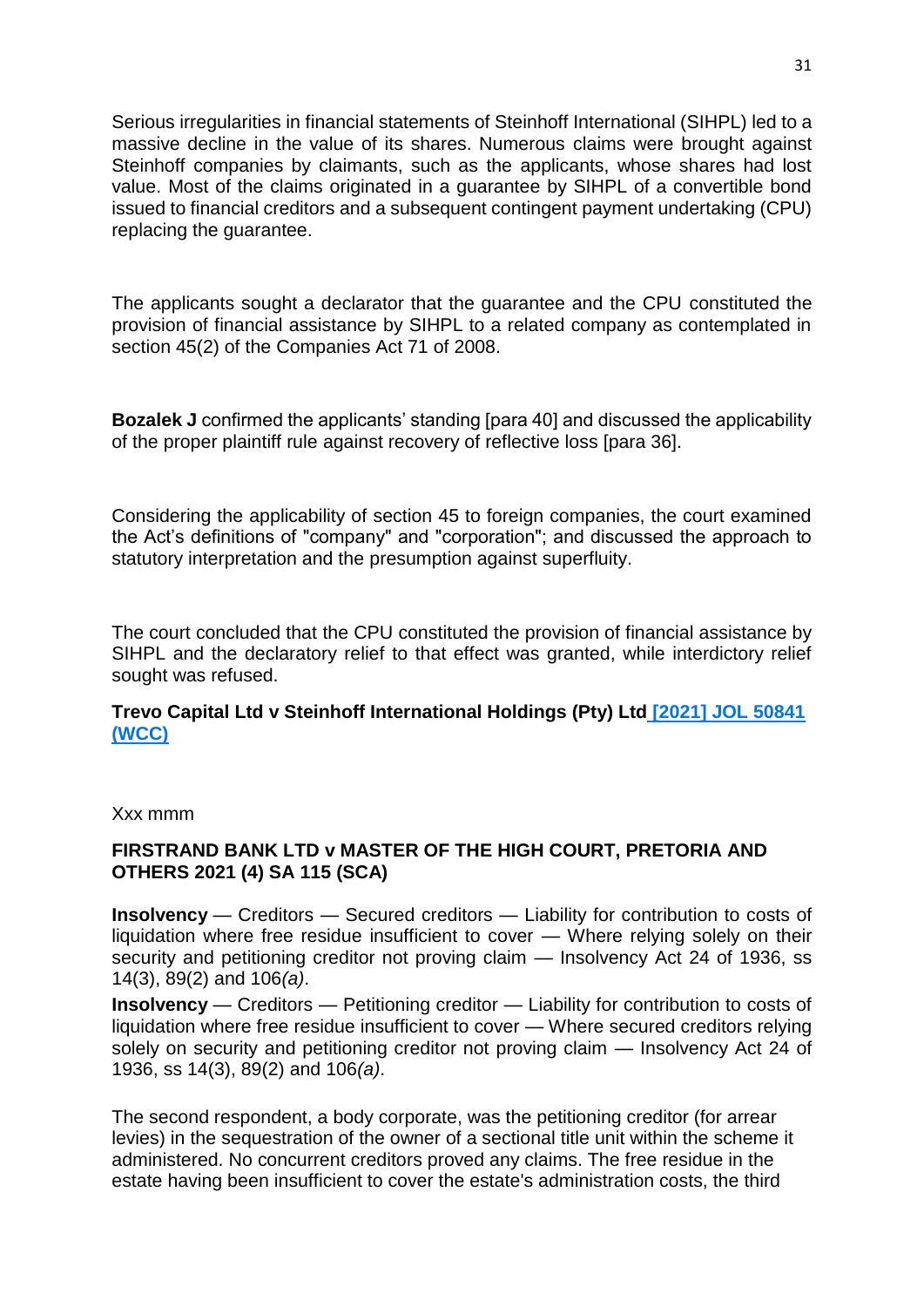and fourth respondents, trustees of the insolvent estate, levied a contribution for the shortfall against two secured creditors — who relied solely on the proceeds of the property which constituted their security. One of these was the appellant bank (FRB), the other the fifth respondent, Nedbank. The body corporate did not prove a claim. Instead, to collect the arrear levies, it relied on the statutory obligation to settle arrear levies as prerequisite for the registration of transfer, after the properties constituting FRB and Nedbank's security were sold in execution (see [6]).

When the first respondent, the Master, would not entertain FRB's objection to the contribution raised, it took the Master's decision to include such contribution in the estate accounts on review in the High Court. The present case concerned FRB's appeal (to the Supreme Court of Appeal) against the High Court's order, which had held FRB (and Nedbank) pro rata liable for the contribution together with the petitioning creditor.

In determining the liability for a contribution when the petitioning creditor has not proved a claim and the secured creditors have relied solely on their security, the correct interpretation of the following sections of the Act were at issue —

 • s 89(2) of the Insolvency Act 24 of 1936 (the Act), that where creditors rely for the satisfaction of their claim solely on the proceeds of the property which constitutes their security, they shall not be liable for any costs of sequestration other than the costs specified in s 89(1), and other than costs for which they may be liable under paras *(a)* and *(b)* of the proviso to s 106;

 • s 106*(a)*, that, if *all* the creditors *who have proved claims* against the estate are secured creditors, who would not have ranked upon the surplus of the free residue if there were any, they shall be liable to make good the whole of the deficiency, each in proportion to the amount of his claim; and

 • s 14(3), that, in the event of a contribution by creditors under [s 106], the petitioning creditor, '*whether or not he has proved a claim against the* estate . . . shall be liable to contribute not less than he would have had to contribute if he had proved the claim stated in his petition'.

#### **Held**

The proviso in s 106*(a)* meant that only if all creditors relied solely on their security — ie there were no concurrent portions to their claims — would they be liable for the whole deficiency, each in proportion to their claim. (See [37] and [38].) Section 14(3) sought to avoid a situation where a creditor would petition for the sequestration of the estate and not prove a claim, only for other creditors 'to pick up the costs'. In terms of s 14(3) the petitioning creditor would always have to contribute; the section contained no exceptions. The petitioning creditor was placed in the same position as it would have been had it proved its claim. Section 106, while not deeming the petitioning creditor to have proved a claim, read together with ss 14(3) and 89(2), properly construed, meant that the provisions of s 106 applied to the petitioning creditor 'whether or not [it] has proved a claim'. It should be treated in the same manner as a creditor who had proved its claim. (See [38], [40] and [43].) When there was no free residue, or it was insufficient, the first port of call would therefore be to look to the petitioning creditor to contribute, along with concurrent creditors who have proved their claims, and secured creditors who would have ranked upon the surplus of the free residue. Only if there were no other proved and concurrent creditors (including the petitioning creditor) able to contribute, would the secured creditors who relied solely upon their security be called upon to pay (s 106*(a)* read with s 89(2)). It was clear that in this case the body corporate, as the petitioning creditor, was solely liable to pay the costs of sequestration as the other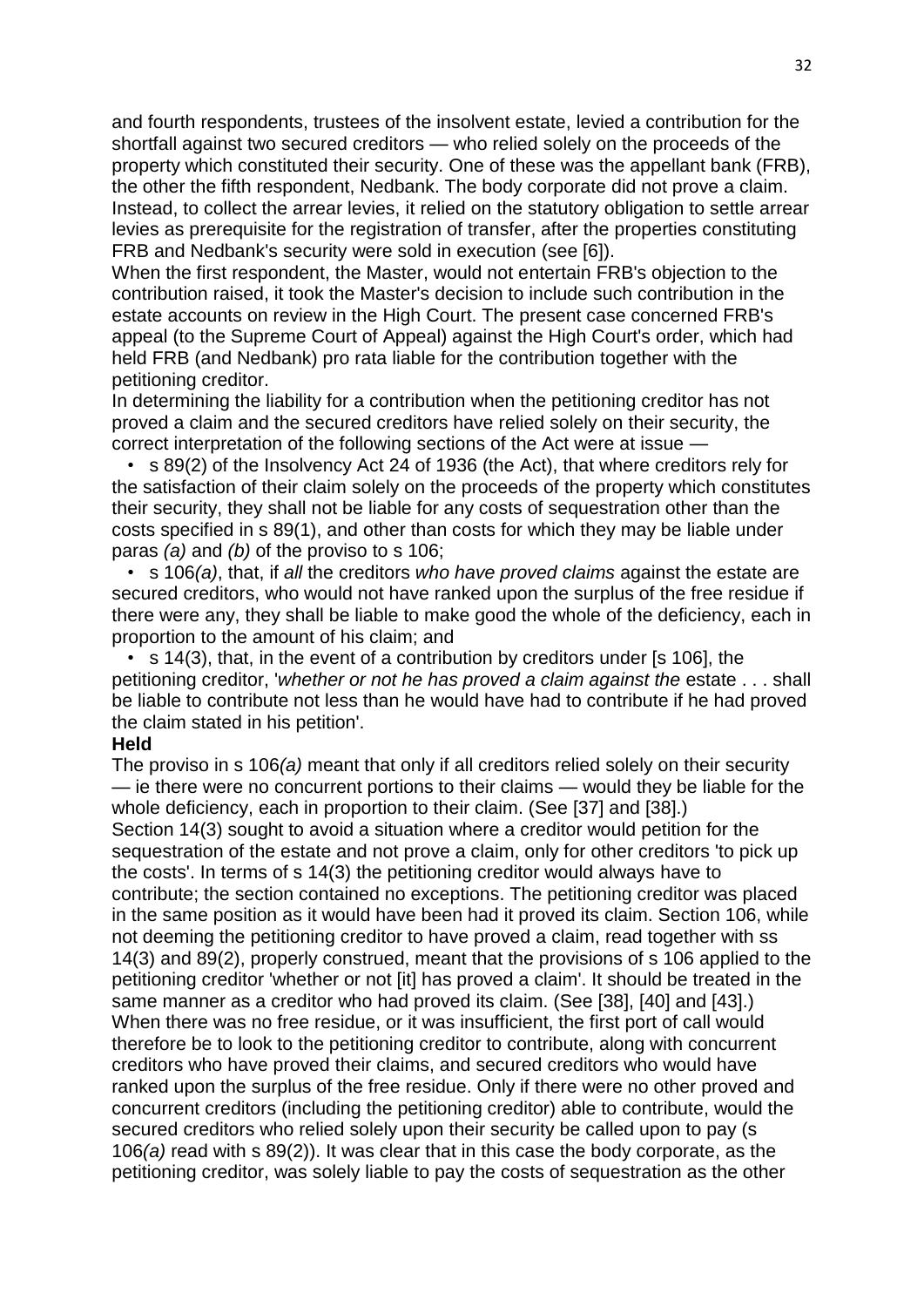two creditors (FRB and Nedbank) were secured creditors who relied solely on their security. The appeal would accordingly succeed.

### **BESTER NO AND OTHERS v CTS TRAILERS (PTY) LTD AND ANOTHER 2021 (4) SA 167 (WCC)**

**Insolvency** — The Master — Decisions — Decision to approve request to disregard set-off — Effect — Not mere formality — Binding until set aside — Insolvency Act 24 of 1936, s 46.

**Insolvency** — Pre-sequestration set-off — Disregard of at instance of trustee — Master's decision to approve not mere formality and binding until set aside — Insolvency Act 24 of 1936, s 46.

**Company** — Winding-up — Liquidator — Debt recovery — Disregard of set-off occurring within six months of liquidation — Master's certificate — Effect — Not mere formality — Binding until set aside — Insolvency Act 24 of 1936, s 46.

Section 46 of the Insolvency Act 24 of 1936 provides that the Master may approve a decision by a trustee (or liquidator in the case of a company) to disregard a set-off that occurred within six months before the sequestration and which did not take place in the ordinary course of business.

In the present case before the Cape Town High Court the liquidators (the first to third applicants) claimed from the first respondent an amount representing the latter's indebtedness to the fourth applicant (the company in liquidation). A dispute arose as to the effect of a previous purported set-off of a debt of R1,9 million owed by the fourth applicant to the first respondent. The liquidators submitted that they had requested the Master to disregard the set-off because it did not take place in the ordinary course of business; and that such request had been approved, such that there had been no discharge of the first respondent's debt to the amount of R1,9 million. Counsel for the first respondent argued, however, that set-off had indeed occurred in the ordinary course of business and that the Master's decision disregarding the set-off therefore had no legal effect.

The court ruled that even if first respondent's argument that set-off had occurred, had merit, it faced a fatal obstacle: the liquidators were entitled to disregard set-off because of the effect of s 46, which applied as a consequence of the Master's decision, and this position would obtain until and unless a successful review was brought (see [27]). In arriving at this conclusion, the court rejected the first respondent's argument that there was no need to take the Master's decision on review given that it was merely a part of the liquidators' cause of action and had no legal effect: it was no mere formality and had a clear and profound legal effect in that a set-off could be invalidated (see [23] – [25]). Therefore, the first respondent would be directed to pay the applicants the R1,9 million (see [48]).

The first respondent was granted leave to appeal — see *Bester NO and Others v CTS Trailers (Pty) Ltd and Another (Leave to Appeal)* [2021 \(4\) SA 180 \(WCC\).](https://jutastat-juta-co-za.uplib.idm.oclc.org/nxt/foliolinks.asp?f=xhitlist&xhitlist_x=Advanced&xhitlist_vpc=first&xhitlist_xsl=querylink.xsl&xhitlist_sel=title;path;content-type;home-title&xhitlist_d=%7bsalr%7d&xhitlist_q=%5bfield%20folio-destination-name:%2720214180%27%5d&xhitlist_md=target-id=0-0-0-16571)

#### **BESTER NO AND OTHERS v CTS TRAILERS (PTY) LTD AND ANOTHER (LEAVE TO APPEAL) 2021 (4) SA 180 (WCC)**